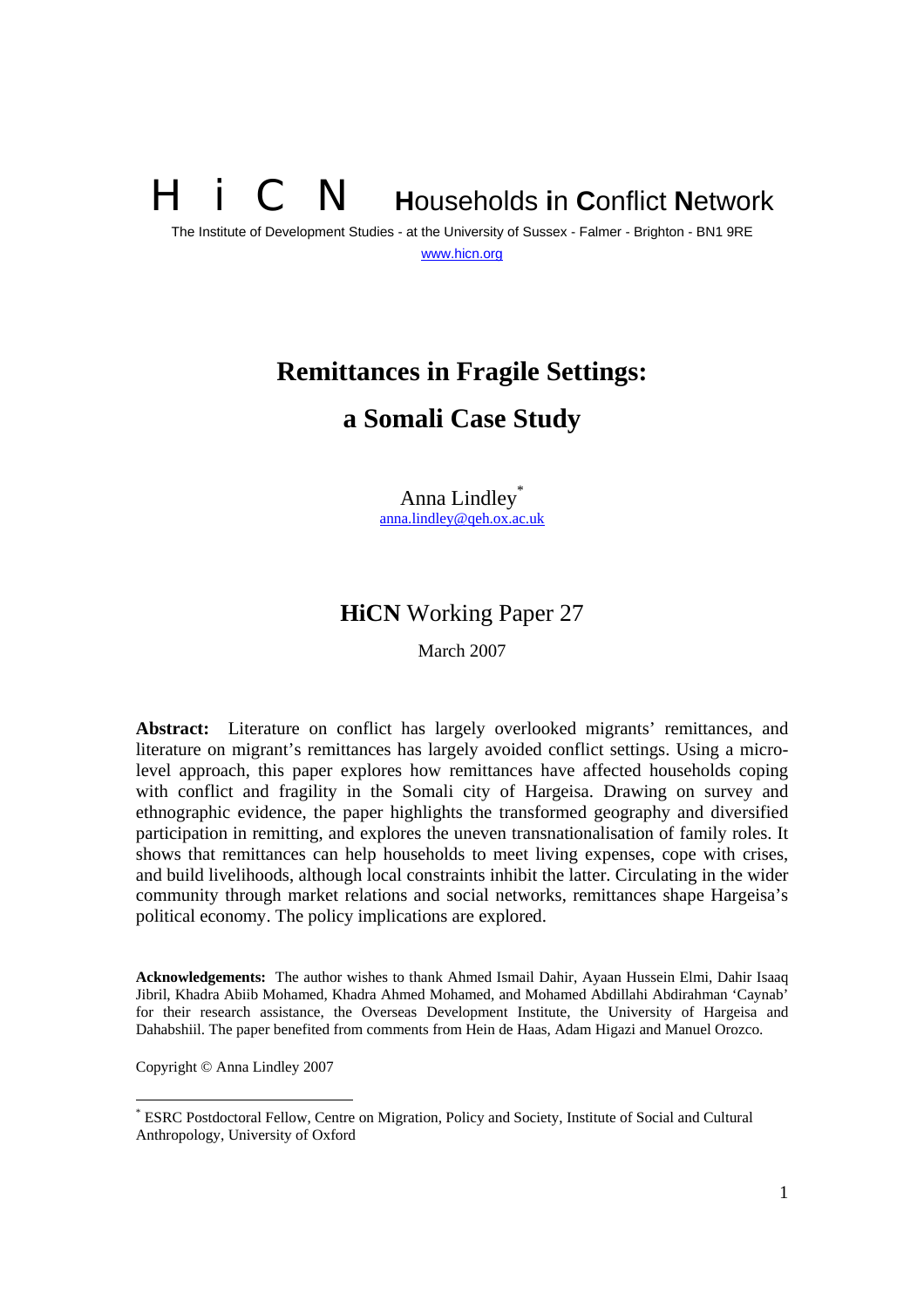#### **Introduction**

Migrants' remittances – the money that migrants send home - are a significant financial flow to developing countries: officially recorded remittances totalled \$160 billion in 2004, compared with \$166 billion Foreign Direct Investment and \$79 billion Official Development Assistance (World Bank 2006a). In recent years, considerable attention has been paid by researchers and policy-makers to the effects of remittances in migrants' countries of origin. Remittances have been highlighted as significant in many conflictaffected countries, but this is only just beginning to generate research. Conflict research largely overlooks remittances, focusing instead on more dramatic local-global links related to aid, crime and terrorism. The remittances literature largely avoids conflictaffected settings as they do not seem to fit with dominant understandings of remittance behaviour and the upbeat migration-development consensus. As we shall see, analysis of remittances contributes to understandings of how households cope with conflict and fragility, and focusing on fragile and conflict settings nuances understandings of the migration-development nexus.

The Republic of Somalia is key example. The conflict provoked massive emigration and estimates suggest that remittances are a significant financial flow. Although Somali money transfer arrangements have been subject to increasing international scrutiny since September  $11<sup>th</sup>$  2001, little is known about the dynamics of remittances in Somali households and communities. Using a micro-level approach, this paper explores remittances in Hargeisa, a northern Somali city, the capital of the self-declared, unrecognized Republic of Somaliland. Although in many respects the city is in a phase of post-conflict reconstruction, it remains a fragile setting.

The paper article addresses four key questions. First, what are the patterns of remittances and who is involved? Second, how do remittances reflect or affect social relations? Third, what roles do remittances play in the livelihoods of recipient households? Fourth, how do remittances affect the wider community?

The first section of this article makes the case for addressing remittances in fragile settings, exploring relevant literature. The second section situates Hargeisa in the Somali context. The third section explains the research approach. The next four sections address each of the research questions. The conclusions summarise the findings and explore policy implications.

#### **1. Remittances in Fragile Settings**

A recent state-of–the-art review found that evidence on remittances in conflict and fragile settings is scattered and limited (Fagen 2006). On one hand, literature on conflict and fragility has largely ignored remittances. Collier briefly explored the role of the diaspora in conflict situations using econometric methods, suggesting that diasporas in OECD countries increase the risk of a post-conflict society relapsing into conflict – because, he argues, diasporas may fund armed factions (Collier 2000; World Bank 2003). Overall, conflict literature has tended to study global links that are primarily related to criminal or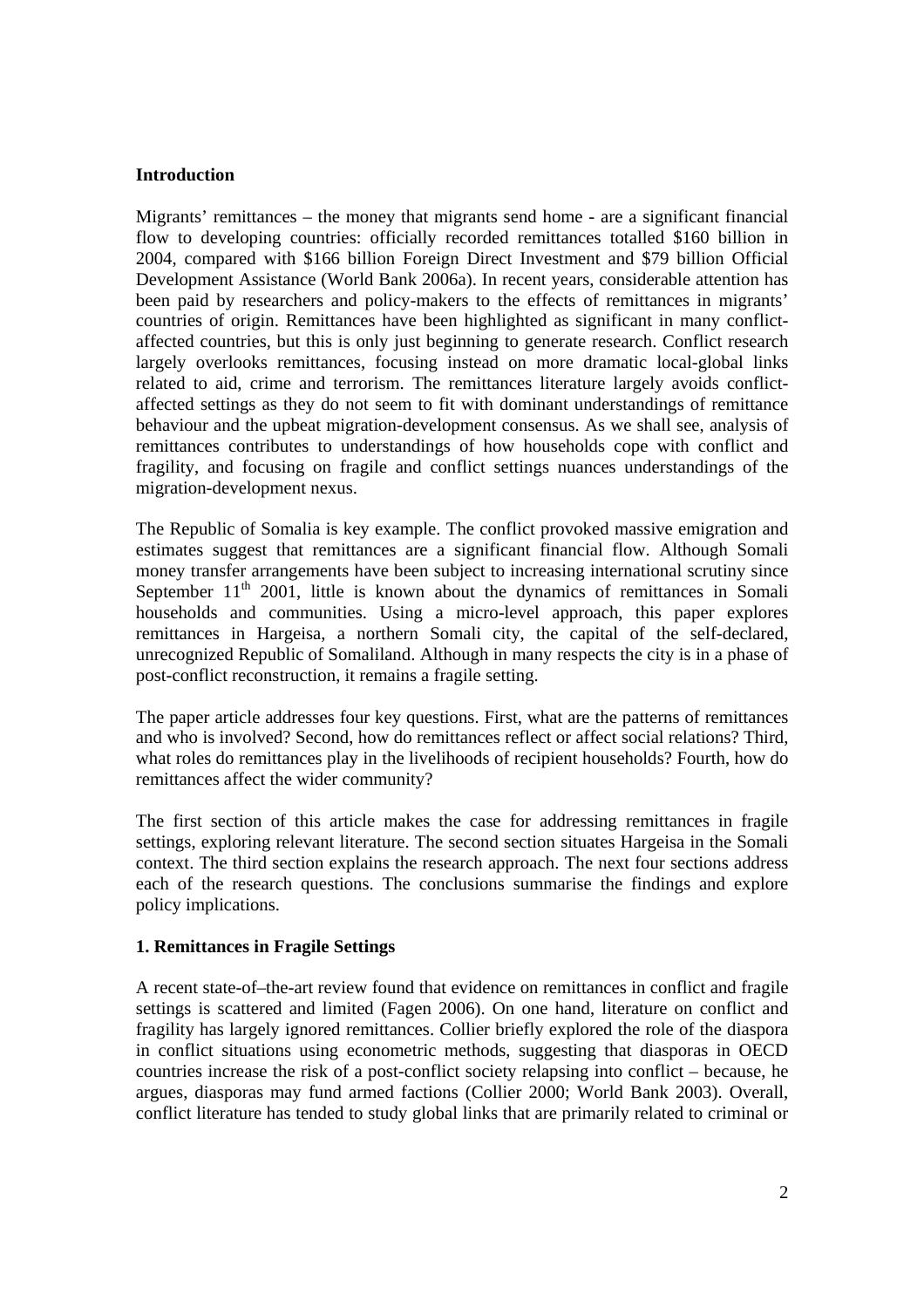terrorist activity, aid, regional refugee and conflict spill-over, or the political machinations of belligerent diasporas, rather than opening up the less dramatic issue of migrants' roles in everyday livelihoods. Refugee studies, for its part, has only recently begun to look at refugees as economic actors, rather than political victims (Jacobsen 2006).

There is some movement, however. Livelihood studies in conflict-affected settings and studies of the transnational practices of refugees have highlighted remittances (for example, Al-Ali, Black et al. 2001; Horst 2006; Stites and Lautze 2005; Riak Akuei 2005; Van Hear 2002; Young, Monim Osman et al. 2005). The UK Overseas Development Institute recently commissioned a series of case studies on remittances in conflict or disaster-affected places (of which this study was part) to address the gap in the literature and explore the implications for humanitarian actors.

On the other hand, the growing literature on migration, remittances and development has largely by-passed conflict-affected countries, for three main reasons. First, there is the conceptual challenge of reconciling the notion of migration and remittances as a deliberate economic strategy with the realities of forced migration. The dominant microeconomic model of remittance behavior, the 'new economics of labor migration', conceptualizes migration as an economic strategy to diversify household income sources in response to local constraints (Taylor 1999). Migrants may remit because of altruism, self-interest, mutual insurance motives, or loan repayment obligations (Stark and Lucas 1998). In this model, the household acts as if it has a preconceived notion of what its members will gain from migration, and remittances are central to this. However, many people flee conflict with the primary aim of saving their lives. In such contexts, the relationship between the decision to migrate and that to remit seems much messier.

Second, in recent years there has been great emphasis on the positive effects of remittances on the development of migrants' countries of origin (Maimbo and Ratha 2005). Given the popular view of conflict-affected countries as undergoing an allpervasive disruption or failure of development,<sup>1</sup> it is little wonder that these countries have tended to remain off the radar of the generally upbeat migration-development research agenda.

The third obstacle for migration-development analyses in addressing conflict and fragile settings is a lack of data. There are deficiencies in many countries' official remittance data: official records often exclude transfers made through non-bank channels, and fail to capture the often large transfers through informal channels (World Bank 2006a).<sup>2</sup> In fragile settings, where government capacity may be limited and formal financial systems disrupted or mistrusted, data quality can be particularly poor.

But why should analyses of conflict and fragility pay attention to remittances? And why should those interested in the role of migration in migrants' countries of origin examine the dynamics in conflict-affected and fragile settings?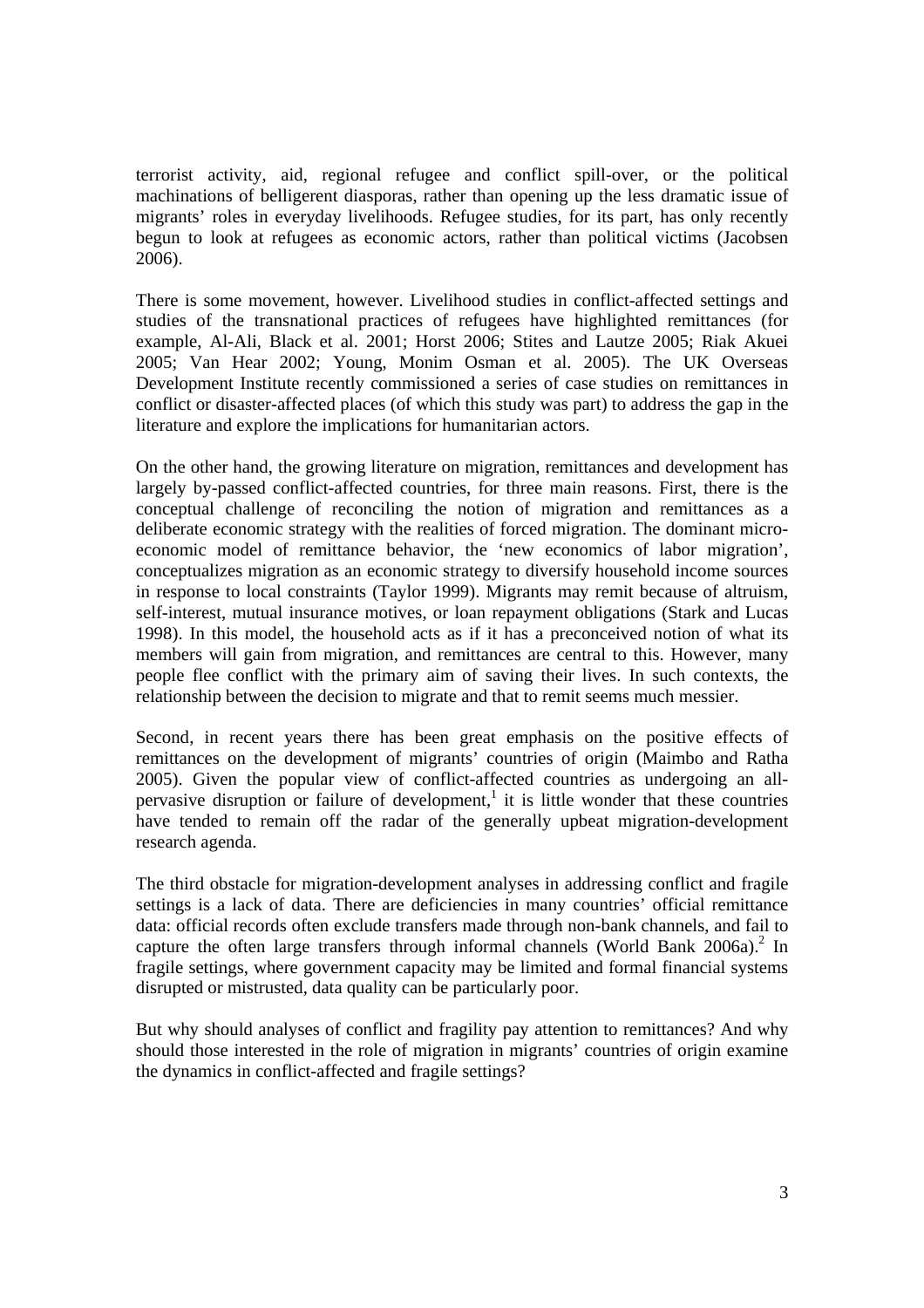Many refugees *do* remit. While rigid legal and policy separations are made between forced/politically-motivated/refugee migration and voluntary/economicallymotivated/labour migration, real life is often more complicated. Sociological analyses conceptualise migration in terms of a force-choice continuum, and suggest that both political and economic factors may play a part in refugee migration (Hayden 2006; Richmond 1994; UNHCR 2006; Van Hear 1998) First, economic factors can influence the decisions of people leaving conflict-affected countries – where possible they often chose to go where they can find work or gain political status. Second, it would seem from the evidence of refugees remitting (Ali-Ali et al. 2001; Horst 2006; Riak Akuei 2005) that even people who left their country precipitously and with no economic strategy may nevertheless be called upon to assist family members back home.

Thus, remittances are part of the experiences of many people – at home and abroad – who are affected by conflict and fragility. Migrants' income is unlikely to be positively correlated with the risks faced by family members back home and there is some evidence that remittances insure insecure households, smoothing their income during difficult times (Schrieder and Knerr 2000; Gubert 2002). At the macro-level, there is some evidence that remittance inflows can be counter-cyclical, increasing during crises, for example economic downturns or natural disasters (World Bank 2006a).

Furthermore, focusing on migration and remitting in conflict and fragile settings gives the opportunity to extend and nuance migration-development analysis. The countries where remittances represent the largest proportions of GDP are, in general, not icons of upward mobility on the global scale.<sup>3</sup> Many have, or have had in the past, problems with conflict or repressive regimes that in part explain their now large diasporas (for example, Bosnia and Herzegovina, El Salvador, Haiti, Lebanon, Nicaragua, Philippines, Serbia and Montenegro and Tajikistan). Although remittances are undeniably hugely important to these economies, it is far from proven that remittances are setting off cycles of endogenous growth in these fragile settings.

#### **2. Situating Hargeisa in the Somali context**

Somalia's political upheavals over the last two decades provoked large-scale emigration. In 1991, the dictator Siyad Barre was ousted, but the political factions failed to agree on a new government, leading to the collapse of the state and protracted conflict. Somaliland (the north west, a former British protectorate) declared independence in 1991, although its secession has not been officially recognized by other governments, including the Transitional Federal Government, which is currently struggling for control in the south of Somalia.

With a population of around 6.4 million, there are at least one million Somalians now living abroad (UNDP 2001). Their remittances reach family members in wrecked cities, refugee camps and remote rural areas. The Somali money transfer enterprises, known as *xawilaad*, came under scrutiny in 2001 when the largest enterprise, Al Barakaat, was closed based on US allegations of links to Al Qaida. This disrupted remittances to some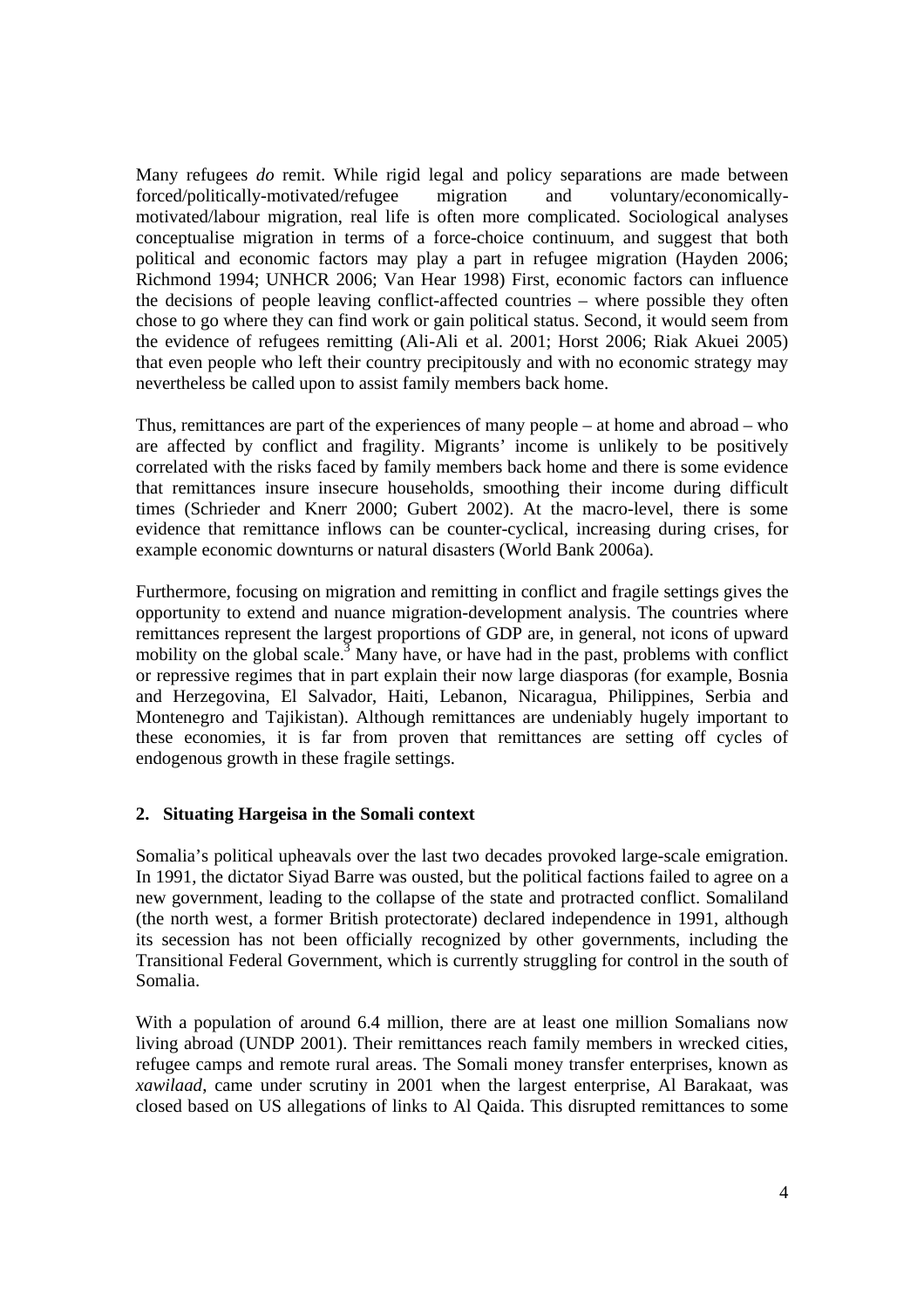areas in the short-term, and raised international awareness of the role of remittances in the Somali economy and the importance of money transfer services (Maimbo 2006).

There are no official remittance data for Somalia, but estimates based on household surveys and money transfer company figures suggest that remittances may amount to \$700 million–1 billion per year, of which \$360 million is believed to be directed at family living expenses (Omer and El Koury 2005; World Bank 2006b).<sup>4</sup> Compared with estimated exports and imports of \$265 million and \$461 million respectively in 2004, and international aid of \$170 million in 2002, remittances are clearly a significant financial flow (World Bank 2006b). According to the 2001 Human Development Report on Somalia, remittances have a 'wide-ranging impact on human development choices.' (UNDP 2001:132). The limited available evidence suggests that that they represent a major source of income for a substantial minority of (particularly urban) households (Medani 2000, Ahmed 2000). However, little research has been done on the dynamics of remittances in Somali households and communities.

Thus, this study took a micro-level approach, selecting Hargeisa, a major Somali city located in a highland area of Somaliland, as the research site because of its size, relative stability and the reported significance of remittances. The residents, particularly the Isaq majority,<sup>5</sup> suffered mounting state repression in the 1980s, culminating in civil war between the rebel Somali National Movement (SNM) and the government in 1988. The conflict devastated and virtually emptied the city: people of all social groups fled to rural areas, to neighbouring Ethiopia and Djibouti, and further afield to the Middle East, Europe and North America (Africa Watch 1990). In 1991, internally displaced people and refugees began to return to a bombed-out and nearly deserted Hargeisa, now the capital of Somaliland. Civil strife among Isaq clans in 1994-1996 displaced tens of thousands of civilians in and around the city. From 1997, large numbers of refugees were repatriated from Ethiopia. Some of those 'resettling' in Hargeisa had not lived there before the war, but were Isaq fleeing Mogadishu, minority groups persecuted in the South, or pastoralists seeking casual work (Frushone 2001; Ambroso 2002; Cabdi 2005; World Bank 2006b).

Since 1997, Somaliland has been more stable than other parts of the collapsed Republic, although the eastern border is disputed with Puntland (the regional administration in the north eastern zone). In Hargeisa, public order problems or flare-ups of violence are fairly uncommon. Considerable progress has been made in building a democratic political system.<sup>6</sup> The government raises some revenue from business, and provides some public services, supplemented by community-based, NGO and private initiatives. Hargeisa's population is well over 300,000, and may reach half a million.<sup>7</sup> There is widespread hardship: UNDP (2003) estimates that nearly a quarter of urban Somalis live on less than US\$1 per day. Somaliland, including Hargeisa, was hit hard economically by the Gulf states' bans on imports of Somali livestock (due to disease outbreaks) in 1998 and 200l. Emigration continues: although ever fewer countries give full refugee status to Somalilanders, people still go abroad, looking for work or education opportunities or rejoining family members.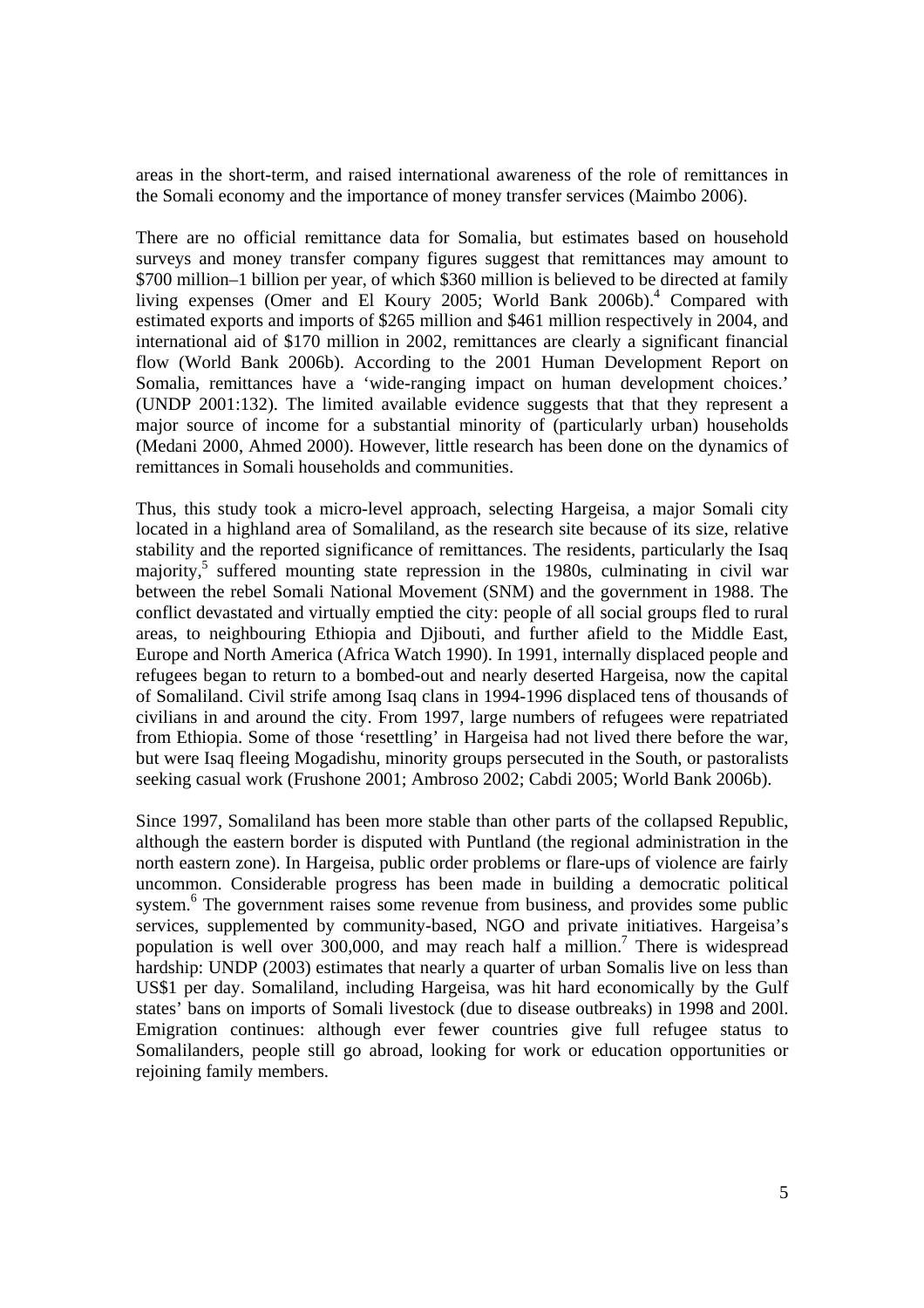Hargeisa holds a complex position in the global political economy. Somalia is a collapsed, conflict-ridden state that some have preferred to think of as a stateless society (Brons 2001). Within Somalia's 1960 borders, Somaliland has emerged as a fragile, unrecognised state. Hargeisa is the capital of a country that in an international juridical sense does not exist. While in many respects the city is in a phase of post-conflict reconstruction, the social, economic and political uncertainties faced by its people are persistent and significant, justifying its description as a fragile setting (Binzel and Brück 2007).

#### **3. Research approach**

The research was guided by two principles. First, various researchers emphasize the need for fine-grained studies of conflict-affected locations which situate their exploration of individual and household livelihood strategies in the wider political and economic context (Collinson 2003; Goodhand 2000). This small-scale study aimed to explore the role of remittances both in recipients' lives and livelihoods and in their wider community.

Second, remittance studies tend to draw on survey data and focus on the economic dimensions of remittances. Economic anthropology and sociology emphasise the social embeddedness of economic action, encouraging analysis of both economic transactions and 'the quality of *relationships* which these transactions create, express, sustain, and modify,' (Firth 1967: 4).<sup>8</sup> In conflict and fragile settings, where social relations may be subject to complex change, it is particularly important to explore the social texture as well as the economic dimensions of remittances. This encourages the use of ethnographic as well as survey methods.

The research, conducted in Hargeisa in March and August-September 2005, used a threepronged approach. The first element involved observations, informal conversations, and consultations with relevant people, including money transfer operators, NGO workers, and government officials. The second element involved semi-structured interviews with thirteen Hargeisa residents to explore the role of migration and remittances in their lives. Contacted through personal acquaintances, NGO workers and school teachers, the male and female interviewees were of a variety of clans, occupations and ages. Some interviews were carried out in English, in others an interpreter was used. The aim was not to obtain a representative sample of people living in Hargeisa, but to provide some detailed examples of remittance relationships in context. In citing interviews, people's names and some other details have been changed to preserve their anonymity.

It was not practical for this study to survey of the general population of Hargeisa. Instead, the third element of the research involved a survey of 538 remittance recipients, exploring who receives remittances, how much, how often, from whom, since when, and the role in their livelihoods. The most common method of sending money is through Somali money transfer enterprises which charge a four to six percent fee. Migrants in certain locations sometimes send money through traders or friends, but given the efficient service and wide coverage of the money transfer enterprises, this is uncommon.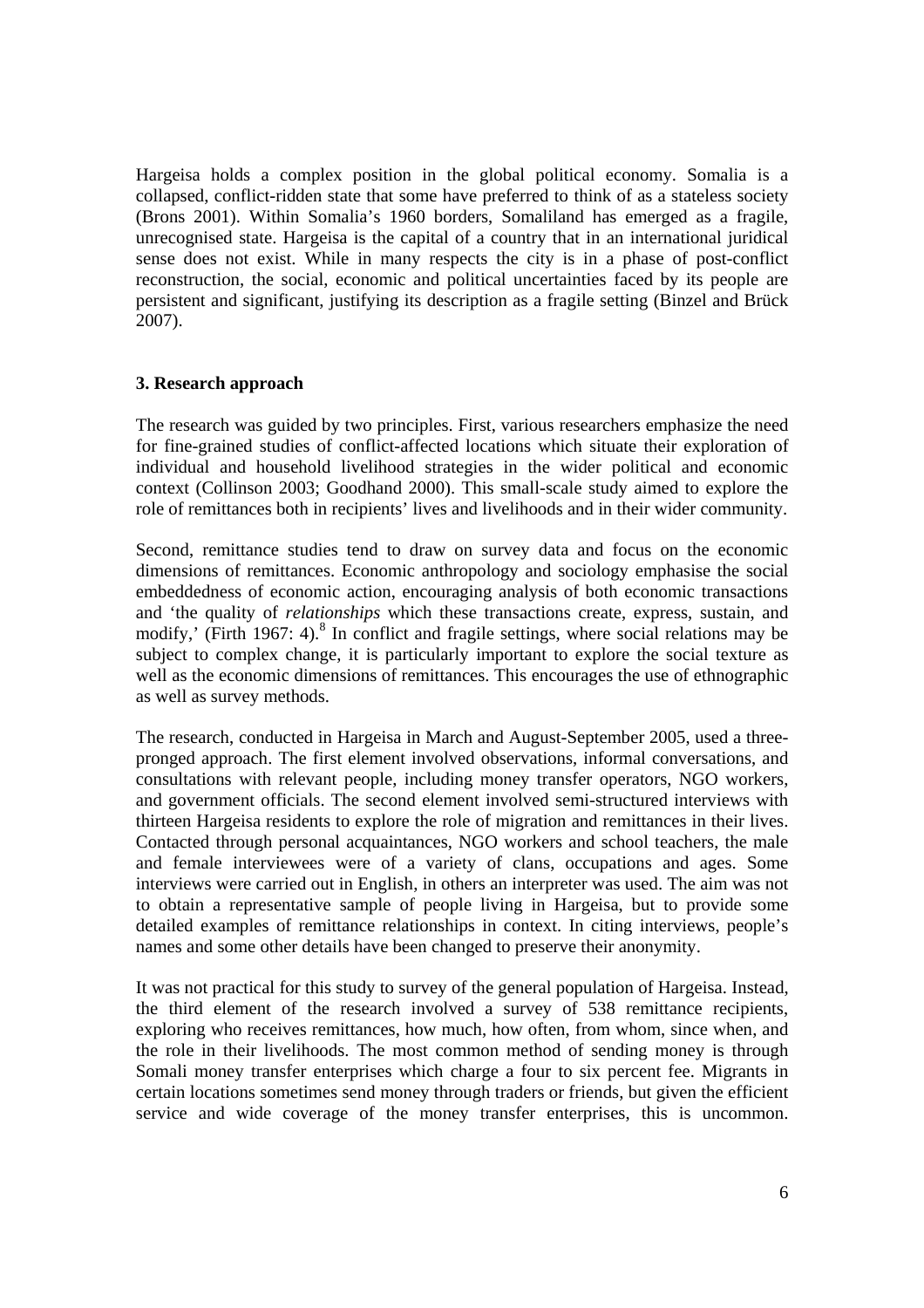Dahabshiil is the longest-established Somali MTO and has by far the largest share of the market in Hargeisa with many more branches than other enterprises.<sup>9</sup> The enterprise gave permission to approach recipients collecting remittances from local branches. The survey was carried out in twelve branches across the city over a six-day period at the beginning of September, as discussions with money transfer operators and recipients revealed that most remittances arrive after emigrants receive their wages abroad. Randomly sampled respondents were interviewed in Somali.<sup>10</sup> In sum, the sample was not precisely representative of the recipient population of Hargeisa, but paints a broadly indicative picture of incoming remittances.

#### **4. Remittance patterns**

The first step was to establish the patterns of incoming remittances and the demographic profile of the actors involved. Respondents received average remittances<sup>11</sup> of around \$2,300 in the last twelve months (\$190 per month). One quarter of respondents reported that another member of their household also received remittances.<sup>12</sup> Total estimated household remittances averaged around \$2,600 per year (\$215 per month). For both individual and total estimated household remittances, the most common range was  $$1,000-1,499$  (\$85-125 per month).<sup>13</sup>

There was diversity in remittance patterns: not all recipients receives money every month, or the same amount every month, and some receive money on a more ad-hoc basis for specific projects or urgent needs. If we look at the remittance process from the perspective of the *number of people* involved, it is likely that the timing of the survey led to over-sampling of people who receive remittances on a monthly basis. Over three quarters of respondents had received cash remittances each month or more frequently in the last year. However, even in this sample, 7% of recipients had received money three times or less in the last year – relatively infrequently.

The age and gender profile of the respondents is shown in Figure 1. Women represented just over 60% of the recipients, most recipients were in their 20s-40s, and their average household size was  $7.7$ .<sup>14</sup>

The age distribution of remittance recipients was broadly similar to Somaliland's urban adult population as a whole, suggesting that remittances do not target particular age groups (APD 2004). Average amounts received were similar for women and men, and across age groups, except that for those under 20 (who received much less and were mainly single students), and those over 50 (who received slightly less, possibly because they less commonly care directly for children).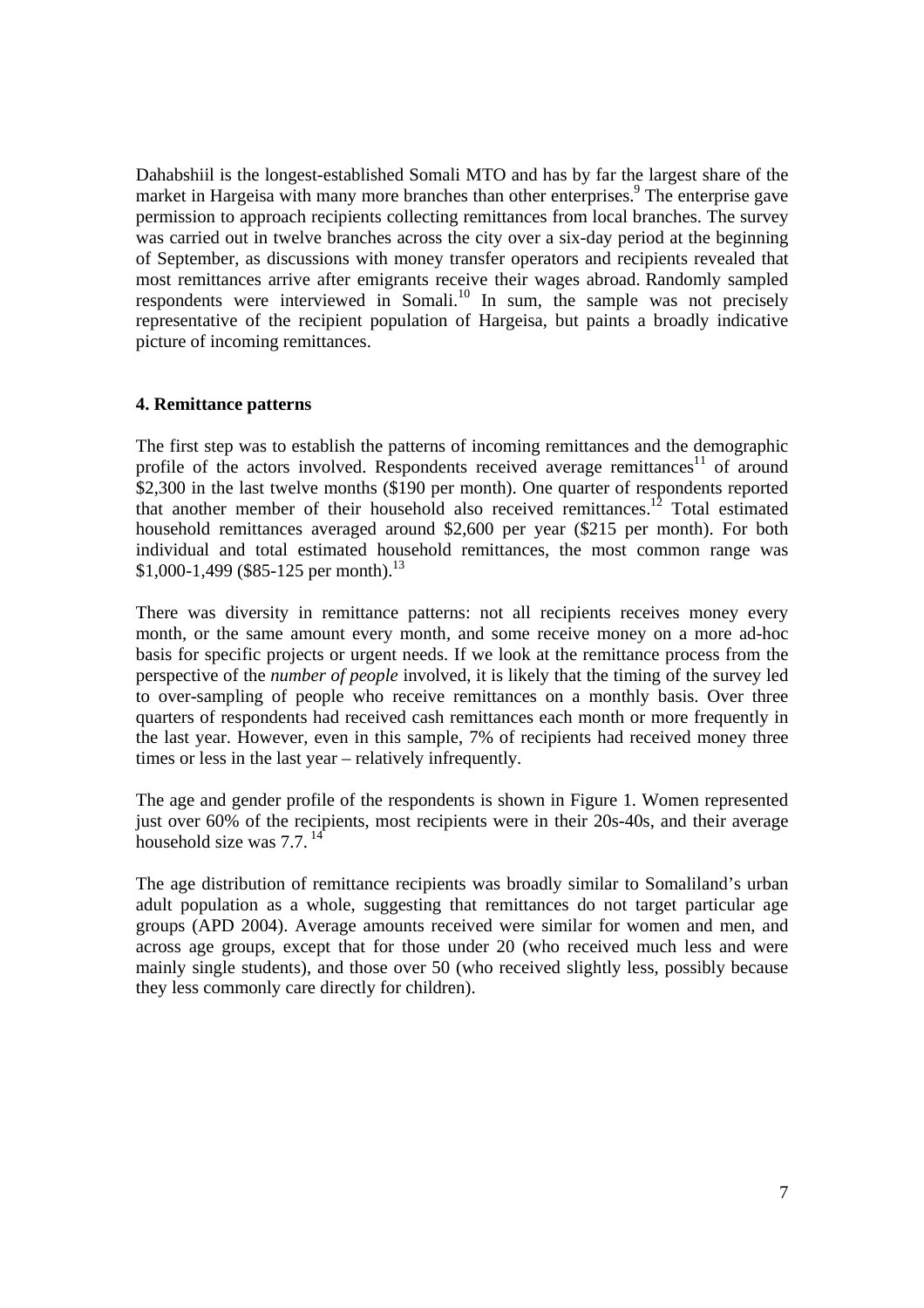**Figure 1. Age and gender of respondents** 



Source: Recipient Survey, Hargeisa, Aug-Sept 2005

Most of the 660 migrants who remitted to our respondents in the last twelve months live in the UK (41%), the US (12%), UAE (7%), Saudi Arabia (7%) or Canada (6%).<sup>15</sup> The colonial recruitment of northern Somalis into the Merchant Navy, resulted in small communities in the UK which facilitated migration during the conflict. The proximity of the Gulf and previous migration in the 1970s and 1980s meant that this was also an obvious destination. Around 60% of remitters were men and most were in their thirties or forties.16 Average individual receipts were highest from migrants in the UAE and Canada, followed by the US and the UK, with only small amounts from neighbouring countries. Women sent less on average to individual recipients in Hargeisa (\$1,750) than men (\$2,000).

#### **5. Local and transnational social relations**

This section first examines how remittances reflect or affect relations of co-residence and co-sustenance in Somali society and second explores second how remittances reflect or affect gendered and generational family roles.

In Somali society, relationships of co-residence often diverge from the nuclear family model. The nomadic hamlet, known as a *guri* or *reer*, may include a couple and their children, a polygamous family, or a group of families (Lewis 1994). Urban households traditionally consist of a married couple and children, but often also include parents, siblings and - in better-off households - poorer relatives from the rural areas and domestic workers. Moreover, relationships of co-sustenance often involve inter-household links within (particularly male) family and clan networks. Around two thirds of the population of Somalia live in rural areas, mainly as pastoralists, and there are strong links between rural and urban households (World Bank 2006b). Often some of a group of brothers take employment in town while the others tend their joint livestock. Pastoralist kin traditionally expect assistance in cash and kind from better-off urban relatives (Lewis 1994). One survey found that around half the urban households in Hargeisa (excluding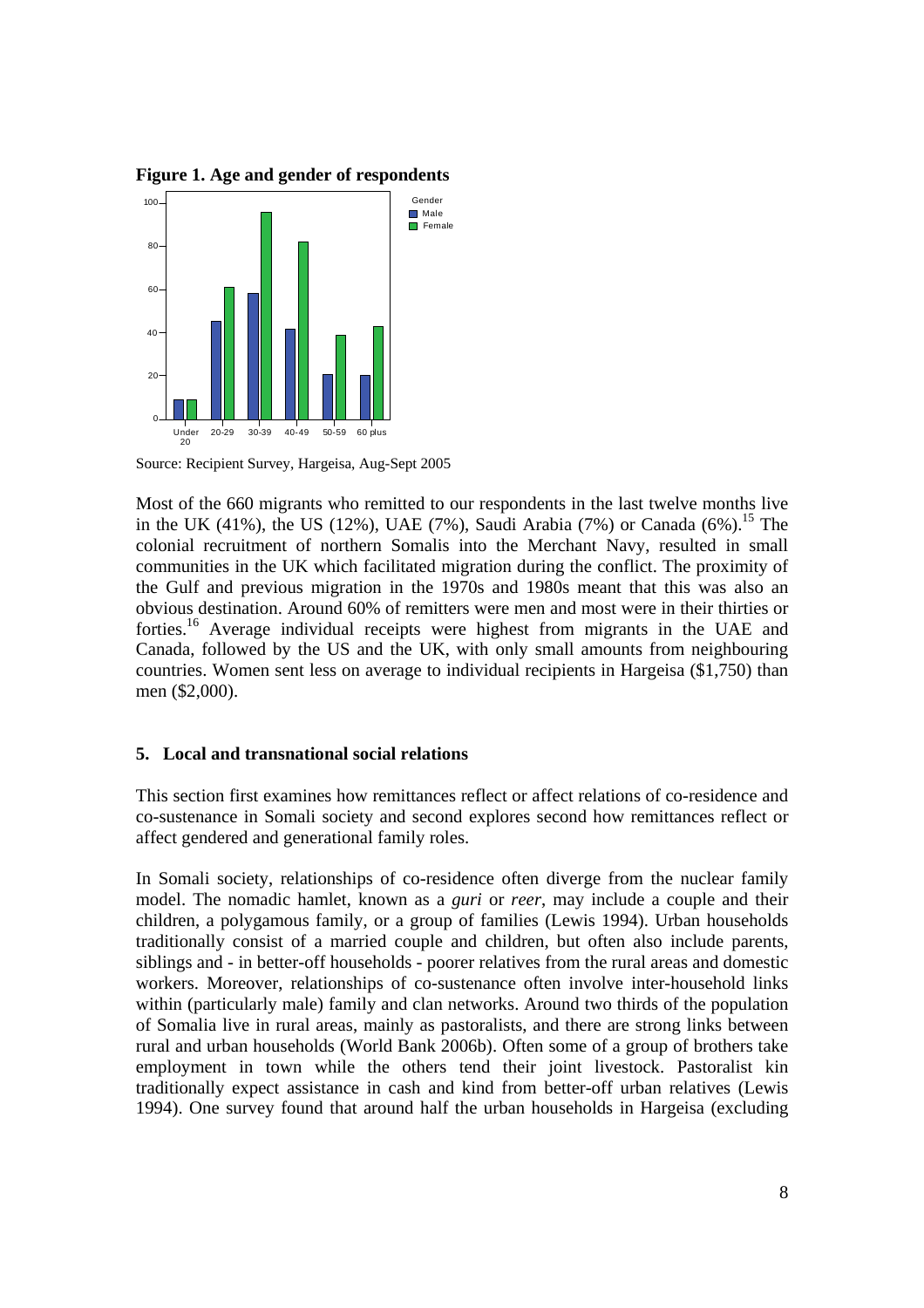the poor 'resettlement' areas) support relations in pastoralist areas with monthly contributions of \$10-100 (Medani 2000).

The transnational social relations that channel remittances interweave with these local social relations. In contemporary Hargeisa, many people have immediate family members in the city, in the rural area, and abroad, with different layers of transfer activity between these locations. For example, Hassan, a young teacher, lived in Hargeisa with some siblings, and had other siblings in the rural areas, and an older brother who working in a factory in the United Arab Emirates. This brother had long looked after the family "like a father", sending money and supporting Hassan through his education. These support arrangements could shift: as Hassan said, "Now that I work I said I will take the part of the family in the rural area, my brother supports us here in the town."<sup>17</sup>

Where migrants support relatives, this can relieve the financial pressure on the family network in Hargeisa.<sup>18</sup> Also, urban households buoyed by remittances are also often in a better position to assist rural relatives. Ali lives with his mother and brothers and his mother receives regular remittances from his sister in the UK.<sup>19</sup> Often when there is drought, his paternal uncle, a pastoralist, comes to stay in Hargeisa. One of the first things he does on arrival is call Ali's sister in Birmingham to ask for help: if she sends some money (which she usually does) he goes home. Meanwhile urban relatives are expected to provide accommodation and food, and may help in other ways. Ali stressed that this is an important part of Somali culture.

Within these strong family networks, to what extent do migration and remittance patterns conform to or diverge from habitual gender and generational roles? In urban households, men were traditionally the main decision-makers and expected to provide for their family: women were discouraged from working outside the home, although petty trade was seen as acceptable where necessary (UNIFEM 1998; Cabdi 2005).<sup>20</sup> While these patterns remain common, the conflict has contributed to changing roles. First, more women are alone: the violence left widows, displacement separated other couples, and divorce rates rose, often attributed to low wages, joblessness and male *qaad* use (Cabdi 2005; World Bank  $2006b$ .<sup>21</sup> Second, displacement provoked changes in couples' roles: men's usual occupations were disrupted; refugee camp rations were allocated by family and collected by women; and in extremis women found ways to supplement meagre rations (Ambroso 2002; Cabdi 2005). In some families old roles were resumed on return to Hargeisa, but overall women play a more active and visible economic role than prior to the war. $22$ 

How do remittances reflect or play into these role changes? Where a particular demographic group migrates there is often a clear set of adjustments to traditional family roles and responsibilities (Conway and Cohen 1998). In the Somali case, although emigration to the Gulf in the 1970s and 80s was dominated by young men, since the conflict there was no clear gender or relationship pattern. Emigrants include men and women, young and elderly, the married and the unmarried, parents and children. Remittance relationships diversified: Figure 2 shows how remitters were related to respondents in Hargeisa. In many cases, the remitter might be traditionally expected to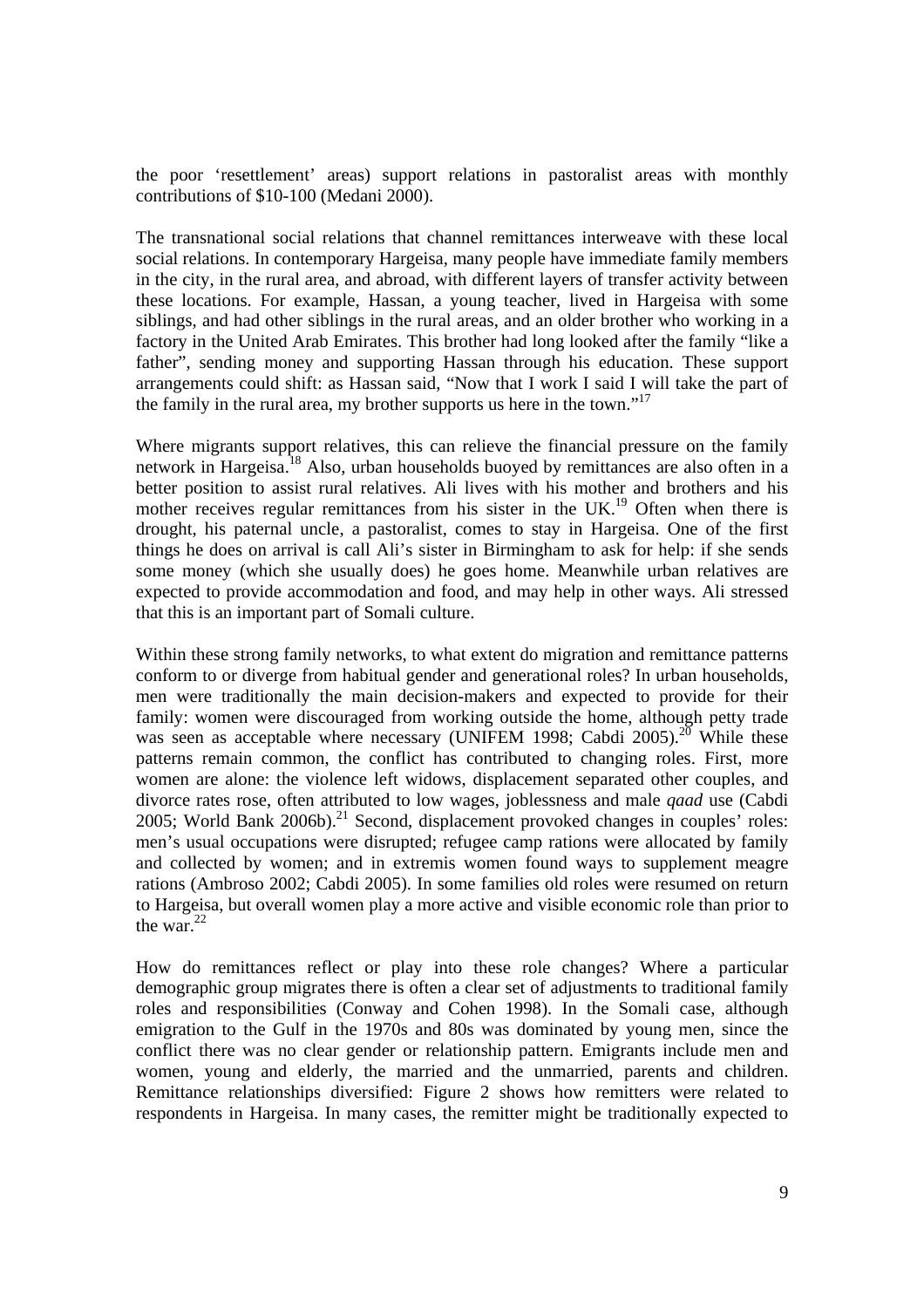support the recipient: migrant husbands / fathers, adult children supporting their parents, and men supporting their brothers and sisters. Siblings were the commonest remittance relationship, evidencing that the strong translocal sibling support networks outlined earlier also operate at the transnational level.



**Figure 2. Remitters' relationship to recipients by gender of recipient** 

Regarding amounts sent, those in the most direct relationships of responsibility - spouses and parents - remitted the highest amounts of remittances, followed by the adult children and siblings of recipients, and more distant relatives tended to send the least.

However, while remittances in some ways do reflect traditional pre-war social relations, they also indicate the modification of expectations of social contacts. First, a surprising portion of recipient-sender relationships cannot be explained by reference to traditional family support patterns. While it is common for adult children to support their parents, in general co-sustenance relationships with one's natal family are much stronger for men than women. Yet around one tenth of the pairings were daughters supporting their parents. Indeed, it is sometimes said that it is better to have one daughter abroad than ten sons. While the numbers of daughters and sons remitting to their parents in this survey, and the average amounts that they remitted, do not in fact confirm this, the fact that so many recipients were supported by daughters overseas is culturally unusual so is popularly noted as a relative change. Another example that does not fit with traditional patterns of support is that nearly one tenth of the sender-recipient pairings involved a woman supporting her brother.

Second, the mode of support may be modified by distance. For example, Amina is well over sixty, a widow in poor health, and lives with her sick son. Her three daughters in Europe jointly funded the building of a house where she lives with her sick son, and send regular remittances for food and other basic expenses, which is Amina's only income. They have not been able to find medical attention for their brother's condition but without their assistance, he would probably be destitute or dead. Amina's brother and sister help her care for her son and with household tasks. If Amina's daughters lived in

Source: Recipient Survey, Hargeisa, Aug-Sept 2005 Note: Based on 632 pairings. Father's and Mother's family include only uncles and aunts (mainly uncles).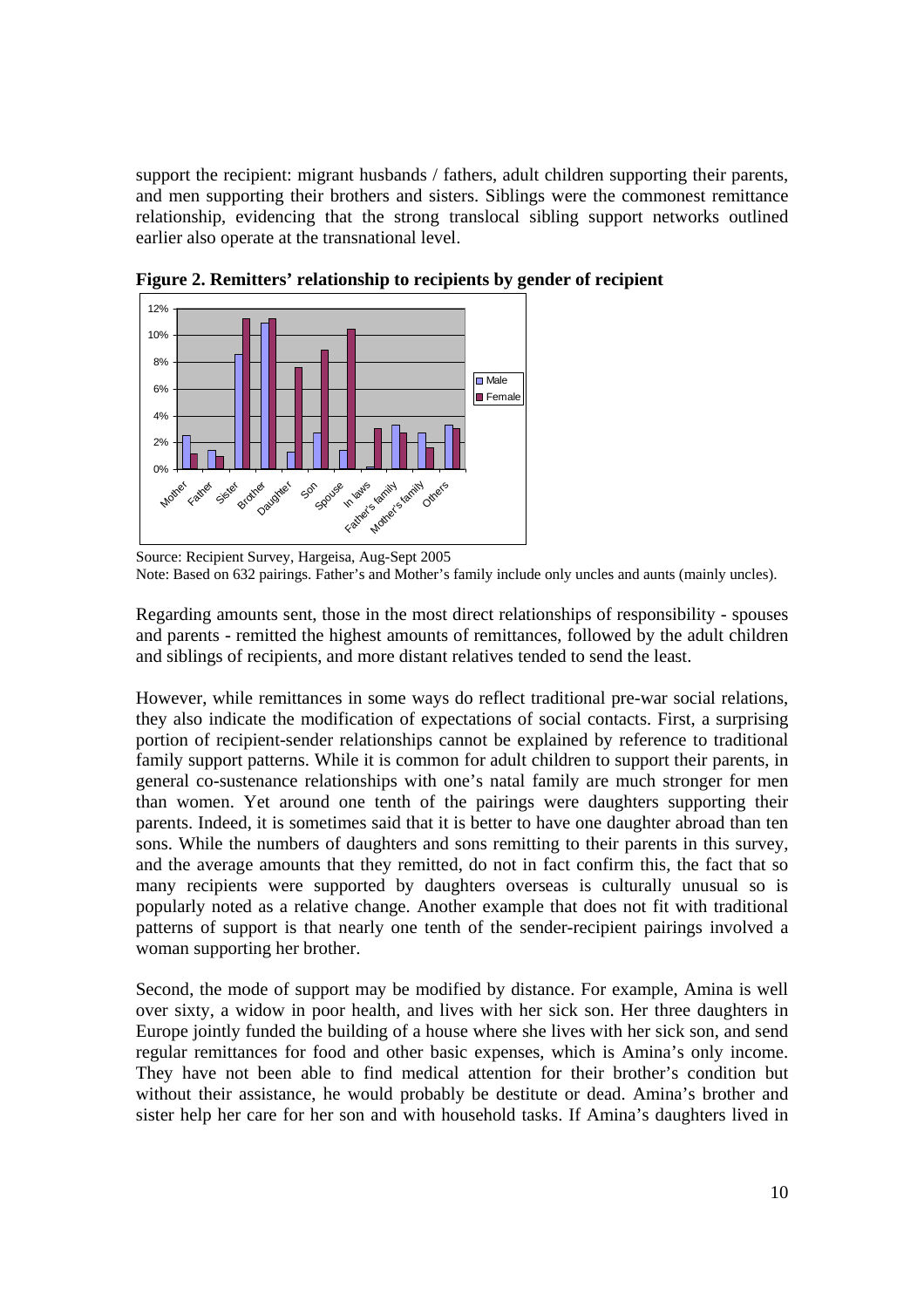Hargeisa, she would probably live with one of them as part of their household. Thus, traditional support arrangements may be replaced by cash and surrogate care work by other family members.

The survey illustrates that within households across Hargeisa, remittances put money in the hands of a variety of female and junior relatives. Interviews in London suggest that migrants tend to remit money to female relatives because they are responsible for buying and cooking food: some fear male relatives will spend the money on *qaad* or on marrying a second wife rather than prioritising the collective needs of the existing family.<sup>2</sup> Women receiving regular money through *xawilaad* may have more control of the household economy than those relying on a male breadwinner: some recipients interviewed certainly seemed to manage their household with very little input or influence from their husbands or sons. However, it remains unclear to what extent women's access to remittances – or indeed cash from employment or business - gives them a stronger voice in wider family affairs. Research on the impact of cash transfers to women in other contexts cautions against assuming that more cash automatically translates into greater influence over male relatives' behaviour - often strong cultural factors mitigate against that (Adato and de la Brière *et al.* 2000; Kabeer 2000). Moreover, research in urban Somaliland suggests that women's increased economic role has not yet translated into a stronger voice in the male-dominated world of family and clan politics (Cabdi 2005).

#### **5. Livelihoods**

This section examines the role of remittances in livelihoods, including their role during crises. Ubax's case illustrates how remittances can be one element in a portfolio of livelihood strategies. $^{24}$  She is in her late forties and used to live in Mogadishu, but moved to Hargeisa in 1991 after one of her daughters was shot dead. Her husband and six of her children live with her. She has many siblings and half-siblings in Hargeisa and the surrounding rural areas and two brothers in the UK (her father had six wives). When they first arrived in Hargeisa, the family survived by her making and selling sweets outside the Madrassa. Then she got on an NGO training scheme and became a health worker. Her wages were fixed by the government several years ago at 240,000 SlSh per month, initially worth around \$70, but now worth half that. The rent of their house is \$100 per month and her husband is jobless. To supplement her wages, she runs a small pharmacy business, performs female circumcisions and delivers babies. When money is tight she can also earn money doing polio vaccinations, attending or giving health seminars, and selling headscarves with her daughters. Her brothers in the UK send \$100 each month to pay for the children's education: one son attends Hargeisa University and two others attend a private secondary school. Her household is comfortably-off: her rural siblings often come to her for help when they are sick or need help.

Figure 3 shows recipients' economic activities: around a quarter did paid work outside the home, but the largest group were housewives.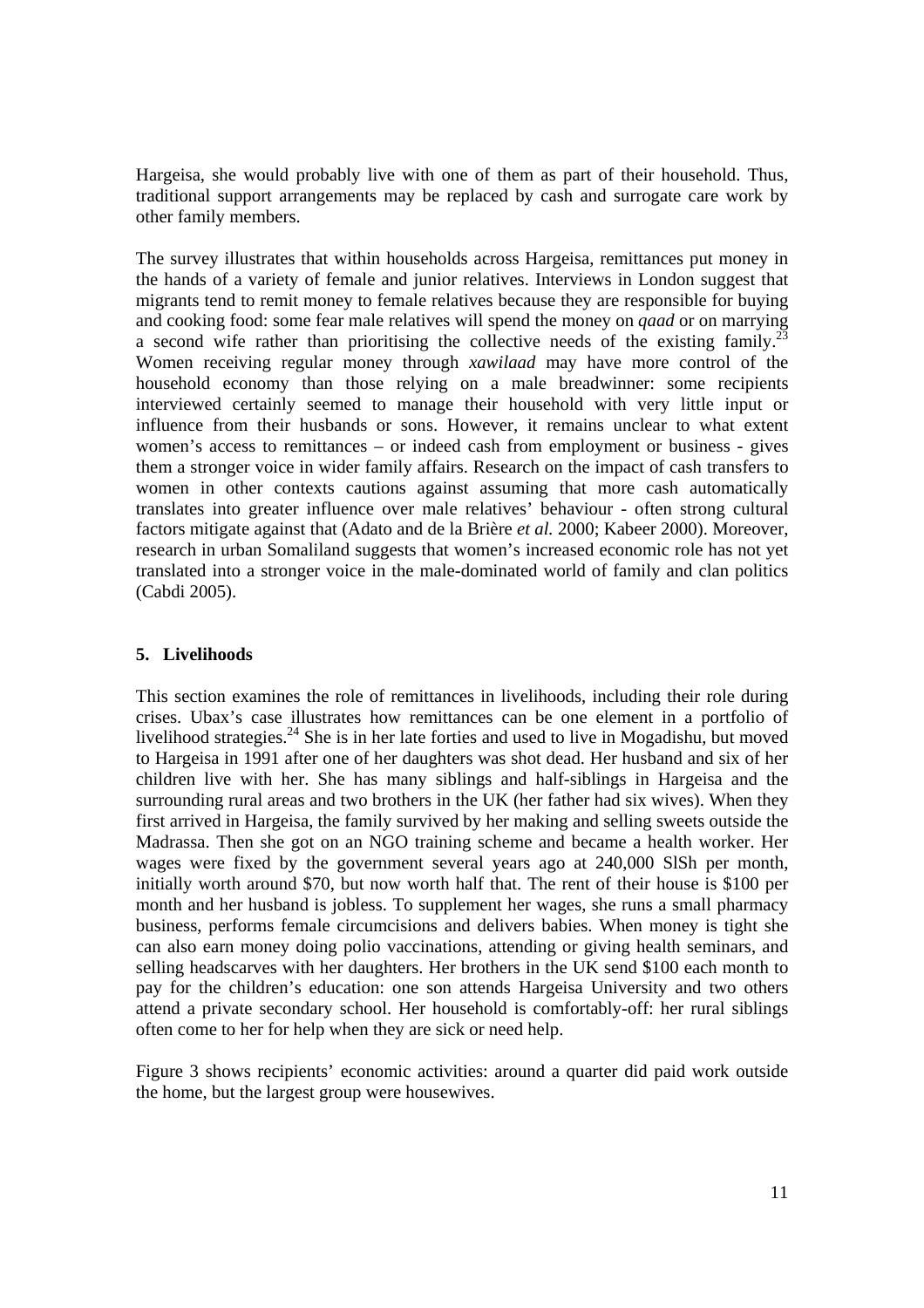

**Figure 3. Main paid work and other activities by gender** 

Overall, in 45% of respondents' households, remittances were combined with other income from employment, self-employment and business or other assets. In the rest – a slim majority of households – remittances were the *only* source of income for recipients.<sup>25</sup> Figure 4 shows how recipients answered questions about whether or not they had used remittances for a series of specific purposes in the last twelve months.

**Figure 4. Uses of remittances during the last 12 months** 



Source: Recipient Survey, Hargeisa, Aug-Sept 2005 Note: Count reflects number of respondents using remittances for this purpose.

While remittances may be the only source of income, or be tagged for specific purposes, the possible fungibility of remittances in the household budget means that close analysis of the impact of remittances on household spending and investment decisions is not possible based on our limited survey data.<sup>26</sup> However, three observations may be made regarding the role of remittances in recipients' livelihood portfolios, based largely on the qualitative interviews.

Source: Recipient Survey, Hargeisa, Aug-Sept 2005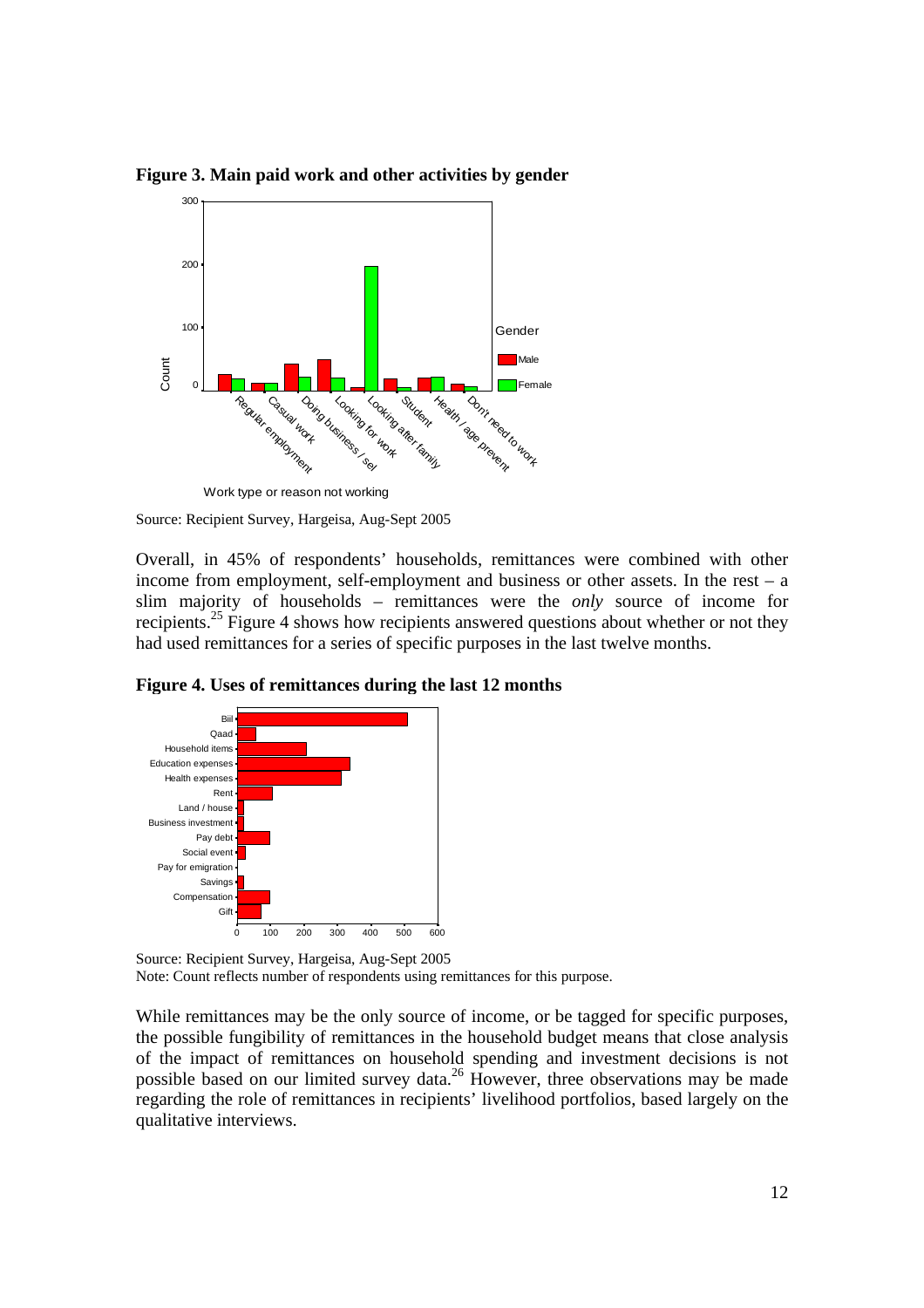First, the money is commonly used for consumption and human capital investments. The vast majority of respondents – 96% - said that they use remittances for *biil*, or regular living expenses.<sup>27</sup> Education is usually a high priority and often something specifically encouraged by migrants (Lindley 2006). Although earlier accounts ignored the significance of this, it since since been recognised that spending on consumption not only improves recipients' welfare but can have multiplier effects in the local economy, and that investments in education can improve long-term economic prospects (Durand *et al.*  1996; Connell and Conway 2000). Remittances were also used in Hargeisa in ways that reinforce the social networks of recipients - for example for weddings, social events, chewing *qaad* with friends, clan compensation and gifts, or financing the emigration of relatives – investment in social networks can be particularly important in an uncertain economic climate.

Second, some of the money is invested in building local livelihoods. Interviews suggest that although investments in business, land and property are fairly infrequent, they can be large and life-changing. Some migrants send working capital for shops, import and export businesses, and taxi, bus or trucking businesses. The emphasis is on retail and wholesale trade and services, reflecting the urban economy as a whole: lack of infrastructure and political uncertainty stymies industrial production. Other migrants have been called on to help rebuild or build family homes, and increasingly invest in land and property on their own behalf.28 Overall, remittance investment, as in other countries, depends on the recipient's economic situation (many do not have much surplus money) and the investment climate (options may be limited) (Goldring 2004). Diaspora poverty is a further constraint as many migrants cannot afford to send enough to invest in business.<sup>29</sup>

However, it is important to note that even when not directly invested, remittances can indirectly foster local livelihoods. Nimco's case is illustrative. She is in her sixties and used to live in Mogadishu but returned to Hargeisa (where she was born) with her husband and children in 1991.<sup>30</sup> Her husband then re-married, moved out and stopped supporting her, but she stays on in the family house, which he owns, with one single and two married sons, a daughter-in-law, four grandchildren, and a nephew. She has other grown-up children elsewhere in Hargeisa, Mogadishu, and Ethiopia and two daughters who went to the Middle East then married Somali British men and moved to the UK. Nimco's eldest son used to provide for the household, working as a sheep and goat trader, but was forced out of business in 2000 by the import ban on Somali livestock. He started a small grocery shop, but they were still struggling. Another son is a mason and could earn up to \$10 a day, but only got a few days' work a month. Nimco telephoned her daughter in the UK who had remitted occasionally to ask for more regular help and she began sending \$300 every other month. The shop now generates enough to feed the family. The remittances cover school fees, water, electricity and other expenses. In this example, remittances allowed the family to manage during adverse economic conditions – when business was bad and unemployment high – thus releasing pressure on the shop's profit margins, preventing them from eating into their capital.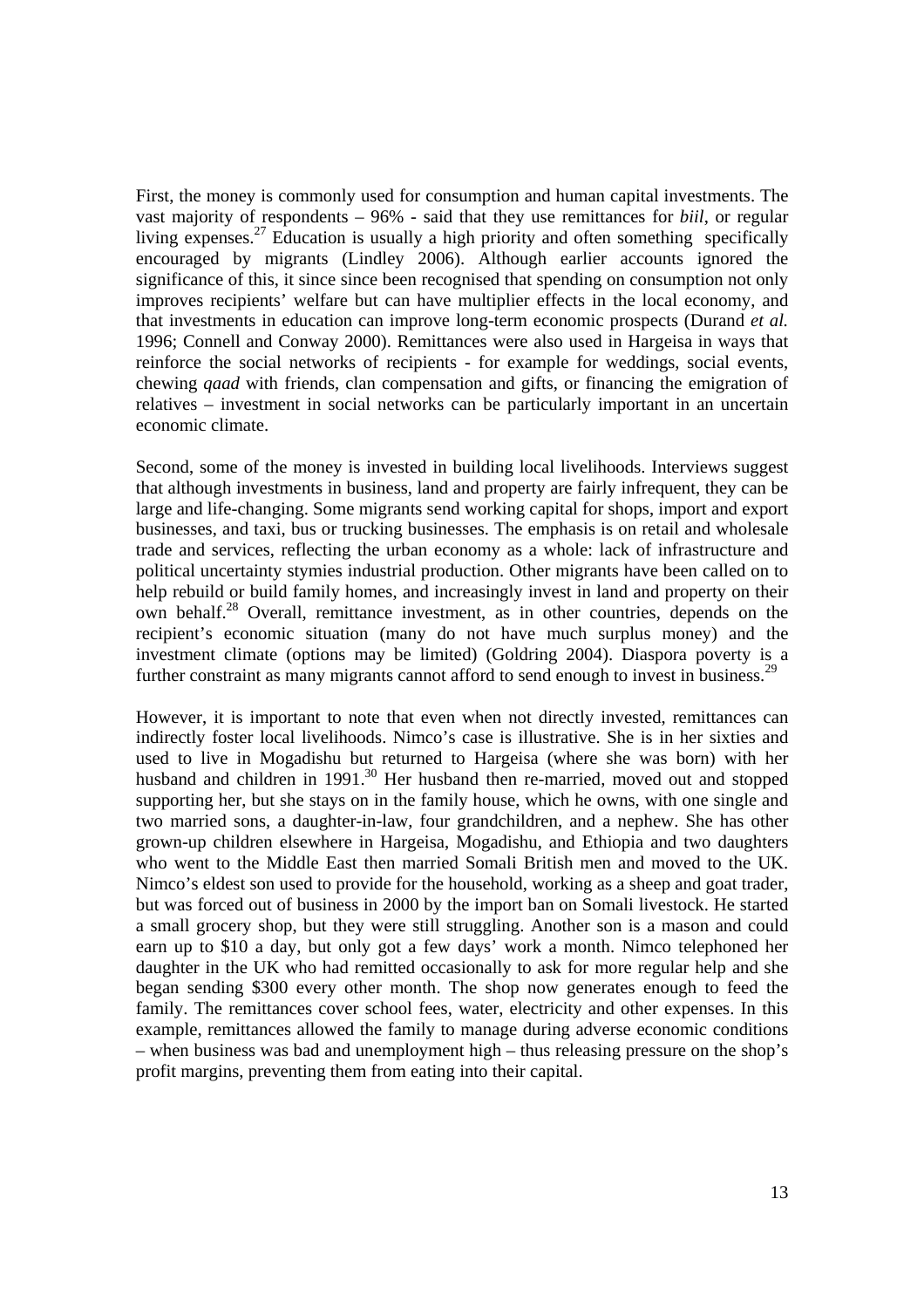A third observation regarding the role of remittance in livelihood portfolios relates to the labour effort of those at home. Figure 5 shows an (imperfect) economic activity comparison between the Hargeisa recipient sample and the general Somalia / Somaliland urban population. Our respondents have higher employment, lower unemployment, and higher economic inactivity rates than the general population.

**Figure 5. Comparison of economic activity of individual remittance recipients with the general population**



Sources: 1. Recipient Survey, Hargeisa, Aug-Sept 2005. 2. Urban Somaliland data from APD (2004, Draft) 3. Urban Somalia data from UNDP (2003)

Note: These results are interpreted with caution. First, the indicators used in all the three surveys for working status are fairly crude and do not take account of seasonal employment and under-employment ('Working' rates here refers to the number of working age adults in work divided by the number of working age adults in the sample). Second, the data is not directly comparable: there are no baseline data available for Hargeisa specifically and there is a difference in the age bracketing: figures are for 15-64 year olds, except for remittance recipients, which were for under 20-60 year olds.

While the evidence does not allow us to assess causality in the relationship between remittances and economic activity, three points should be noted. First, the higher economic inactivity rate may be because recipients are more likely to be able to get by without actively looking for work. But the direction of causality may run the other way, as remittances may be directed towards those who are economically inactive in the first place, particularly married women and the elderly. Second, the slightly higher employment rate among recipients may suggest an upward spiral whereby remittances improve recipients' economic opportunities through investment in local livelihoods. This suggestion is supported by the fact that employed or self-employed recipients received higher remittances than the rest - at the individual and household level.<sup>31</sup> However, again the direction of causality is uncertain: as we shall see, better-off families were more likely to have migrants overseas in the first place. Third, additional factors may shape the effect of remittances on the labour effort of recipients, including whether or not they feel that remittances will continue in the medium to long term, and whether they are enough to meet the family's basic needs (conditions more likely to prevail where large income disparities exist between Hargeisa and the migrant's host country). Different interviewees took different views regarding whether remittances generate dependency, emphasising the high unemployment levels, limited local opportunities and the importance of the attitude of the recipients.

#### *Role of remittances in livelihood crises*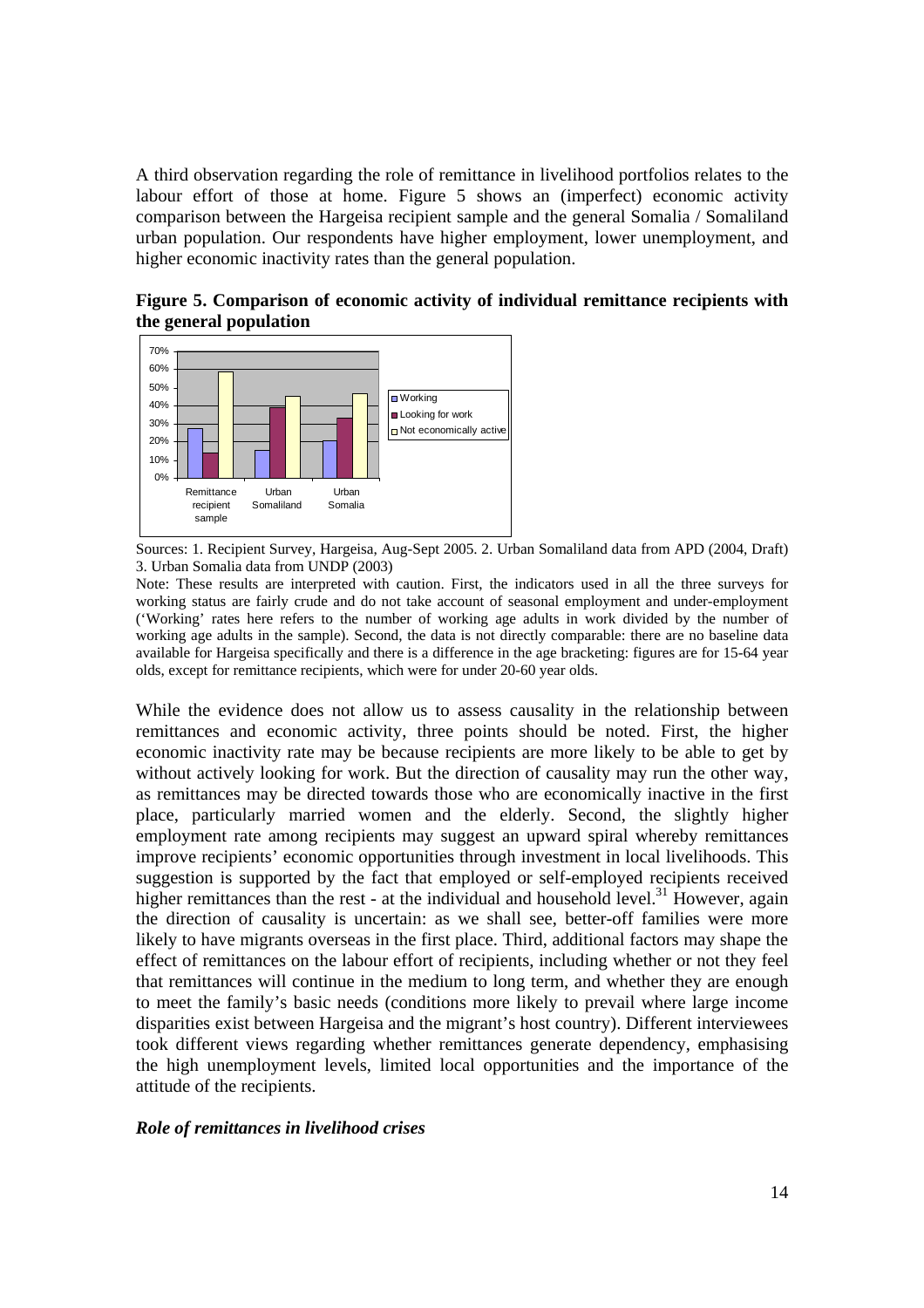Of particular relevance to studying remittances in conflict-affected and fragile settings is the concept that migration is a household income diversification strategy and that remittances can insure households against risks. Two issues deserve consideration.

First, on the face of it, as pointed out earlier, the concept of migration as a deliberate household economic strategy, with remittances as the anticipated gain sits uneasily beside the image of forced migration. Migration from Hargeisa in 1988-1991 and the mid 1990s was precipitated by serious political violence, in which thousands of people were killed. People decided to leave the city and the country not to diversify their income but to save their lives. Yet while outward movement from Hargeisa was motivated by the need to seek physical safety, choice of destination or onward movement from neighbouring countries was often understandably influenced by economic considerations. Many of those who could afford to do so chose to seek asylum in the West. The author's research in the UK suggests that for people who migrated overseas during this period, the prospect of sending remittances was not an explicit part of their or their families' decisions: rather they went to seek safety or to escape the hardships, uncertainties and lack of rights in neighbouring countries, in the hope of generally better future. Yet many of these refugees turned into remitters, suggesting that even when migration is not deliberately undertaken in order to diversify household income sources, it may have this effect. Moreover, as the 1990s progressed, with an unrecognised Somaliland moving between fragile peace and resurgent conflict, followed by the economic downturn, the economic rationale for migration, including the possibility of supporting family members back home, became increasingly salient. This view from Hargeisa suggests that in conflict-affected settings there is a more *unsettled* relationship between the act of emigration and the act of remitting than that envisaged in the dominant remittance behaviour model.

Second, there is the notion of remittances responding to crises experienced by family members. Five main types of crisis affected Hargeisa's residents in the last two decades, illustrating a mixture of 'shock' and 'institutional' channels of conflict and fragility described by Binzel and Brück (2007):

- Outright conflict in 1988-1991 and 1994-1996, which destroyed homes and assets, disrupted livelihoods, and killed or displaced civilians.
- On-going crisis of state institutions while Somaliland's political future remains uncertain, foreign investment steers clear, inward investment is cautious, most aid is directed through NGOs and government capacity remains limited (Gaani 2005).
- Urban ramifications of disruptions to the pastoral economy, such as food shortages, social conflict, forced sale of livestock at depressed prices, and the urbanisation of pastoralists.<sup>32</sup> The import bans on Somali livestock had serious consequences in the city economy (King 2003; Gaani 2005).
- Exchange rate depreciations: unless wages keep pace, imports become too expensive. The Somaliland shilling, introduced in 1994, depreciated steeply against the dollar when the government printed large quantities of new currency: in the mid-1990s to finance the war effort; in 2003 apparently to finance the electoral campaign; and in 2000 after the livestock ban was imposed (King 2003).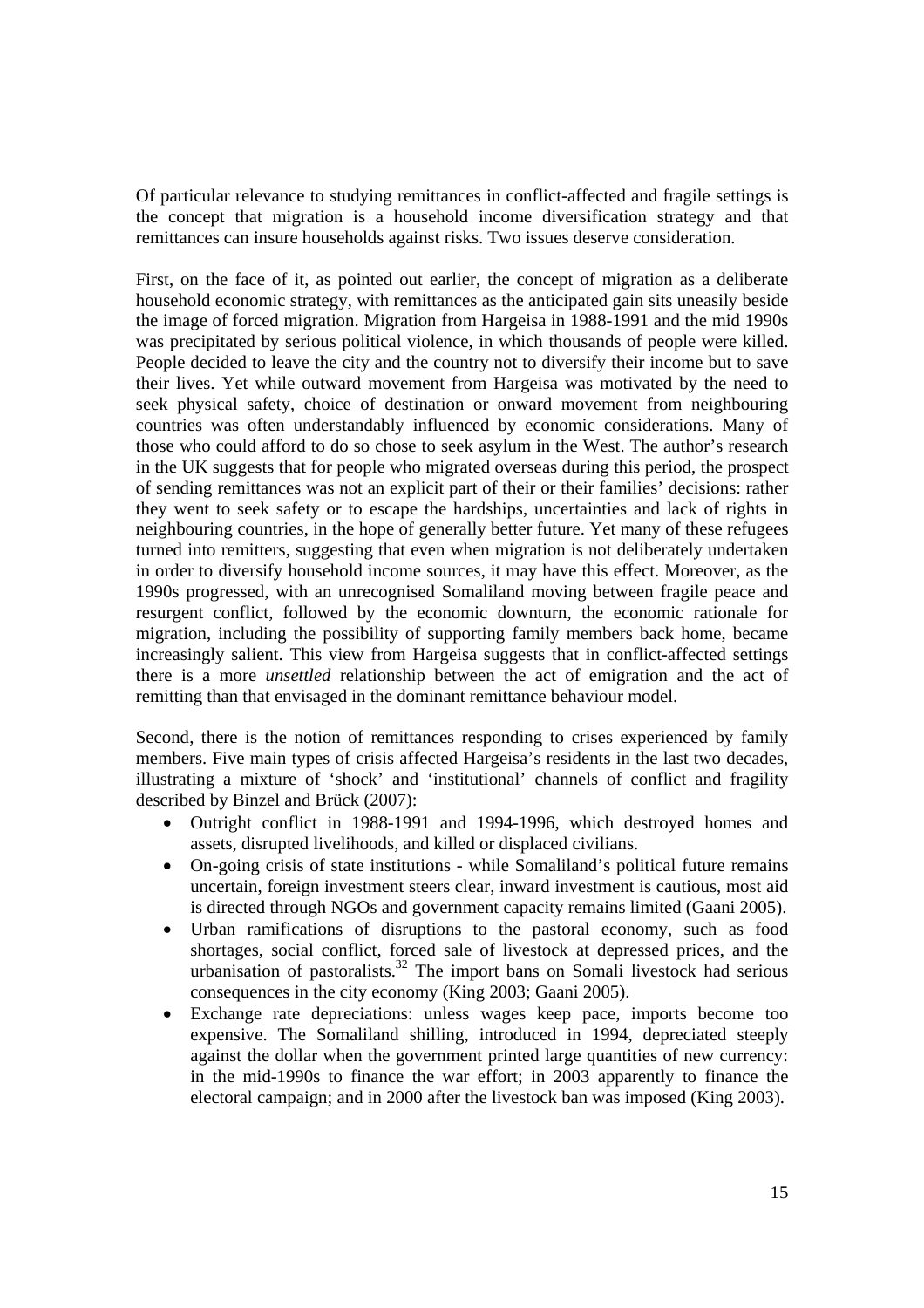• Personal crises of people's everyday lives – asset loss, livelihood deterioration or collapse, and violence, death, displacement, illness, family break-up – occurring within and frequently linked to the wider institutional fragility.

At the micro-level, asking migrant relatives for assistance was as one of several mechanisms for coping with income shocks (whether a loss of income or the emergence of a large necessary expense) in the households of interviewees. If successful, there may be an increase in the amount remitted, the initiation of regular remittances for subsistence (for a period or permanently) or a one-off transfer. As in Nimco's case above, remittances are often are initially sought and sent during a time of particular stress, but appear are easier to start than stop or decrease. The majority of recipients surveyed reported that their remitters have continued to send the same amount in dollars since they began remitting, or increased the amount that they send. Funds from abroad can help prevent liquidation of local assets, destitution and displacement. They can also help reverse these processes when they have taken place: rebuilding assets, providing basic needs, and facilitating resettlement.

Some commentators have claimed that the flow of remittances to Somalia increases during periods of economic stress or inter-clan warfare (e.g. Gaani 2005). Although longitudinal data on migration and remittance volumes is not available, Figure 6 shows that contemporary remitters left in large numbers at the turn of the decade, when the civil war in the north was at its height; in the mid 1990s, a time of renewed civil strife in Hargeisa; and in 1999, corresponding to the first Saudi livestock export ban. 40% of the remitters began sending money within two years of arriving. There was a significant peak in recipients beginning to receive remittances in 2000-2003: over 40% of these remittance senders began sending during that recent short period.

**Figure 6. Years of emigration of remitter, arrival in current country of residence and initiation of remittances** 



Source: Recipient Survey, Hargeisa, Aug-Sept 2005

This marked 'triggering' of remittance activity in 2000-2003, might be explained in two main ways. First, it may be due to the timing of emigration: possibly the large numbers of people who left Somalia in the early 1990s were more able to send remittances as they  $\frac{1}{2}$  got more socio-economically settled abroad.<sup>33</sup> Second, migrants may have begun to remit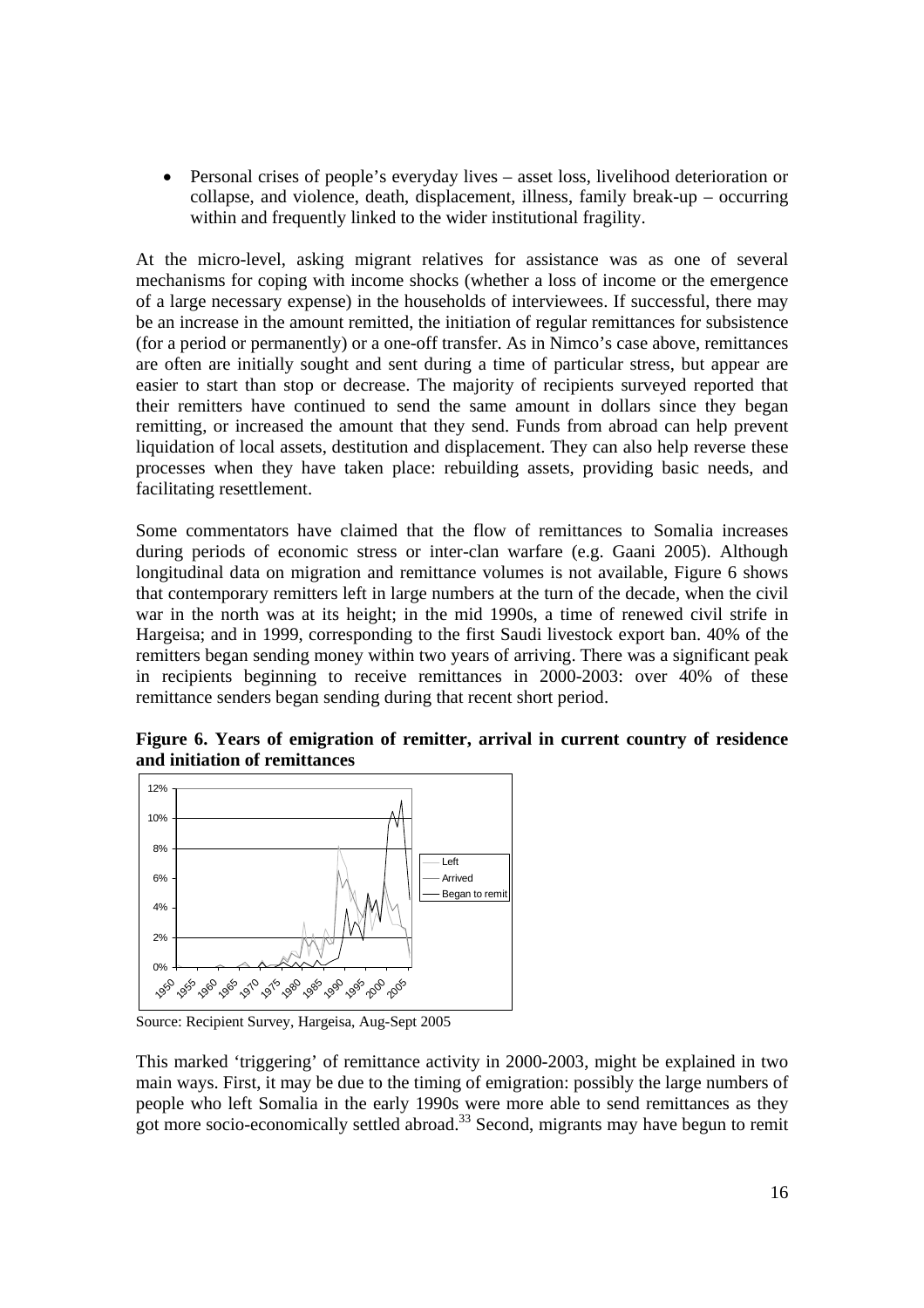in this period in response to events in Hargeisa. The most obvious trigger is the second Gulf livestock import ban in 2000, which deprived Somali pastoralists of the most important markets for their livestock. The resulting general economic slowdown affected all businesses in Hargeisa and government bodies which lost tax revenue. Remittance companies reported an increase in the volume of remittances received during the livestock ban (Cabdi 2005; World Bank 2006b).<sup>34</sup> It is a popular belief in Hargeisa that "Remittances have occupied the space vacated by livestock trade."35 Remittances may also be initiated in response to inward migration to Hargeisa, with the resettlement of people displaced by conflict in the mid-1990s, and the urbanisation of struggling pastoralists. The consolidation of democracy in Somaliland since 2001 may also have encouraged migrants to begin to send money, re-investing in family networks and livelihoods in anticipation of returning or otherwise re-engaging with their place of origin, or to support dependents who have returned. These issues might be explored in further research, ideally with longitudinal data on remittance amounts.

Meanwhile, it is important to note that while remittances may be triggered by income shocks, *lack* of remittances would be a serious shock for many households: "Many households would suffer significant setbacks in food security and access to private medical care and private schools if remittance flows were interrupted." (UNDP 2001: 131). Moreover, they insulate households against local currency depreciations as they are received in hard currency (then converted into Somaliland Shillings). If the local currency weakens against the dollar, recipients are better able to afford imported goods than those on local wages

#### **7. Wider effects**

The effects of remittances are not limited to the recipients and their families, but ripple out into the wider community in a variety of ways. This section examines the distribution of remittances in the city, the wider repercussions of spending and investment, and effects on the wider political economy.

Fortunes in conflict settings may be made and lost: it is hard to pin down the effects of remittances on a shaken and evolving social order (Binzel and Brück 2007). Yet even before counting any other sources of income, remittance recipients are much better off than average Somaliland town-dwellers. Around \$200 a month is generally seen as enough to meet all the living expenses of a normal Hargeisa household - the average per capita urban household income is  $$491$  per year (APD 2004).<sup>36</sup> This means that remittances tended to reinforce middle-income households, or life poorer households into the middle-income group (see also King 2003). Remittances less often benefit the poorest people in Hargeisa, who survive by casual work or begging - many live in miserable conditions in nine particularly deprived areas of the city.<sup>37</sup> An earlier survey found that remittances were the main source of income for 23% of urban households in Hargeisa, but only 5% of the households in these poor areas (Medani 2000).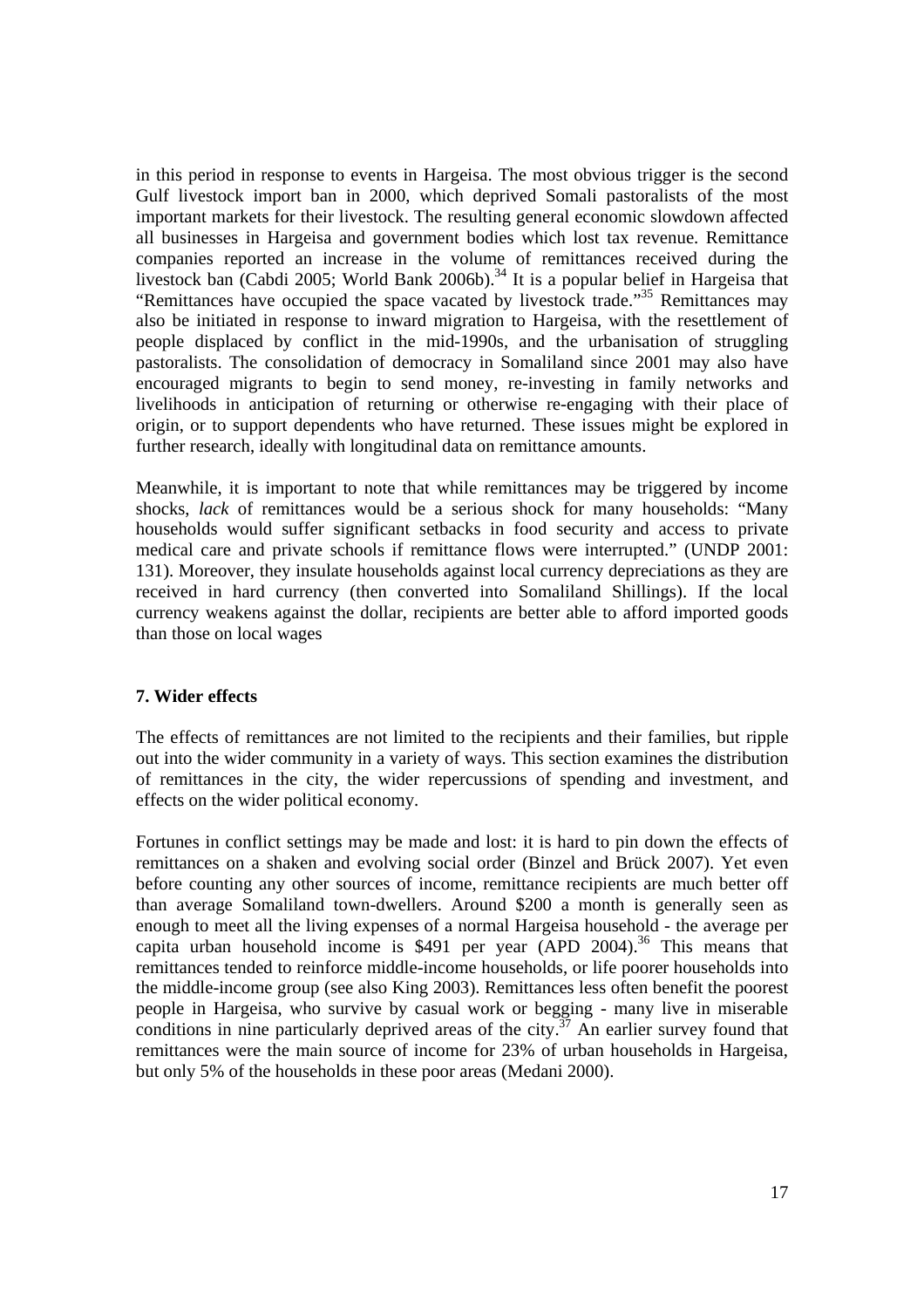Remittances are also differentiated along clan lines. Large numbers of the Isaq majority were displaced in 1988 and there has been significant migration to the West, building on earlier communities, such that receiving remittances among these clans is fairly common.38 While Darod people - fewer in number in Hargeisa - were displaced in 1991 and also went West, for the Dir and small minority groups emigration was more rare - a fact attributed to more sedentary customs, lack of an existing overseas community, and resource constraints.39

However, social networks and market relations ensure a certain amount of redistribution of the gains of migration. Social networks rarely feature in analyses of remittance effects, but in Hargeisa are an important vehicle for the circulation of remittances in the economy, sharing the gains with rural relatives and neighbouring households often in very informal, commonplace ways. For example, sharing food with poorer neighbours – indeed, with anyone who turns up around lunchtime - is common. The religious and social practices of *sako* (zakaat or compulsory alms), *sadaka* (voluntary alms) and *qaraan* (clan-based collections), target people needing help, and may be collected in the diaspora and in Somali society (Le Sage and Menkhaus 2004). Furthermore, around one fifth of respondents said that remittances that they received had been spent on *magta* or *diya* - clan-based compensation usually for injury or death (Lewis 1994). This reinforces traditional mechanisms of resolving conflicts that otherwise might escalate, and helps the victim's family cope with the crisis. Thus, remittances support existing social buffers: as money is drawn from the diaspora to Hargeisa, so money and resources are drawn from better-off to poorer households, and from urban to rural households.<sup>40</sup>

The circulation of remittances via consumption and investment affects the wider economy. Remittances buoy demand for locally produced goods and services (milk, meat, charcoal, fruit and vegetables, education, health, domestic work, construction, telecommunications) and imported goods (rice, pasta, sugar, cooking oil, Ethiopian *qaad*, consumer goods, vehicles, construction materials and petrol). Through civil war and economic downturn, the fact that a portion - albeit a minority - of the city's population receives regular dollar amounts and others are sometimes able to call on their assistance, has been crucial in stabilising demand in Hargeisa. The remittance-fuelled boom in construction generates casual employment for city-dwellers and rural migrants - in 2003, there were twelve construction companies in Hargeisa, and several brick-making businesses (Hargeisa Municipality 2003; King  $2003$ ).<sup>41</sup>

Family remittances and diaspora donations have direct and indirect repercussions in the wider political realm. First, the diaspora supported the war effort and subsequently helped to build a political system in Somaliland. The Somali National Movement, established in Saudi Arabia and the UK, was largely financed by the contributions of Isaq merchants and others migrants (Lewis 1994). The three main political parties in Somaliland have sought finance abroad as well as locally.<sup>42</sup> While civil servants' and ministers' wages are notoriously low, most have businesses, receive remittances or are returnees from the West themselves: in one government office visited for the research, they declared "We are all diaspora here".<sup>43</sup> The government does not tax incoming remittances – there would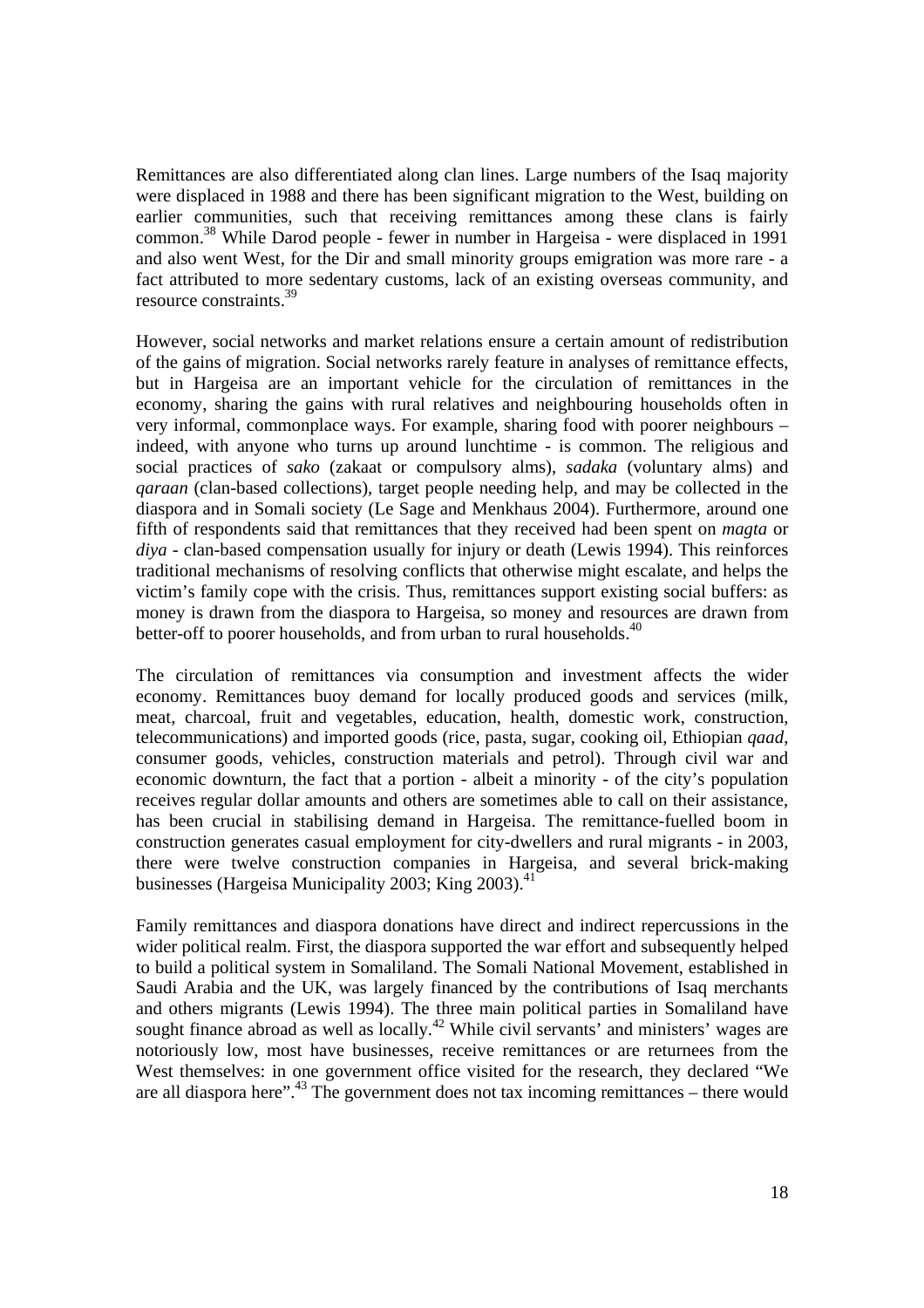be a public outcry – but it does collect some revenue from money transfer enterprises and on occasion persuades them to donate to public projects.44

Marchal *et al.* have suggested that in the southern Somali zone: "One negative aspect of remittances is that they have allowed the factions to survive without delivering anything to the people," (2000: 14). In Somaliland, it would seem that the diaspora and their remittances have – in direct and indirect ways – both fuelled conflict and helped to secure the victory of a faction, and helped a new political system to endure despite delivering little more that a delicate peace to the people.

Second, emigrants have sponsored public services in Hargeisa and elsewhere by funding the reconstruction and contributing to the running costs of many health facilities and schools, as well as by remitting fees to relatives needing to use such services. The Somaliland diaspora is been active in fundraising for collective initiatives and many would agree with Foreign Minister of Somaliland, Edna Adan Ismail (herself the founder of Hargeisa's only maternity hospital, financed by a combination of diaspora and NGO donations and user fees), that "the diaspora has brought Somaliland to where it is today." $45$ 

Third, the considerable macro-economic scale of remittances affects Hargeisa. According to the Secretary General of the Chamber of Commerce, remittances have contributed to rebuilding the asset and capital base of families and communities.<sup>46</sup> One interviewee summed up the dominant view: "Remittances are the backbone of the Somaliland economy... If they were not sent people would not have survived like this."<sup>47</sup> By helping some families return, rebuild homes and business, and cope in a difficult economic climate, remittances contributed substantially to the repopulation and reconstruction of a bombed-out and deserted city.

#### **8. Conclusions**

This paper identified several features of the remittance process in the fragile setting of Hargeisa that may be relevant to other fragile and conflict settings, and to general understandings of remittances.

The conflict transformed the geography of overseas migration and remitting as for the first time significant numbers of people from Hargeisa went to Western Europe and North America seeking asylum. Compared with the model of migration and remittances as a household income diversification strategy, this study revealed a rather more unsettled relationship between the act of emigration and the act of remitting. Large-scale emigration from Hargeisa responded to severe violent conflict rather than the wish to diversify income sources. Yet many refugees in rich countries still send remittances, even though this was not anticipated as they fled their country. Economic considerations – the wish for more secure political and economic rights and opportunities than those available in neighbouring countries and in some cases explicitly to support relatives left behind – were more prominent when it came to choice of destination, onward migration, and later migration as Hargeisa moved from a conflict to a fragile setting.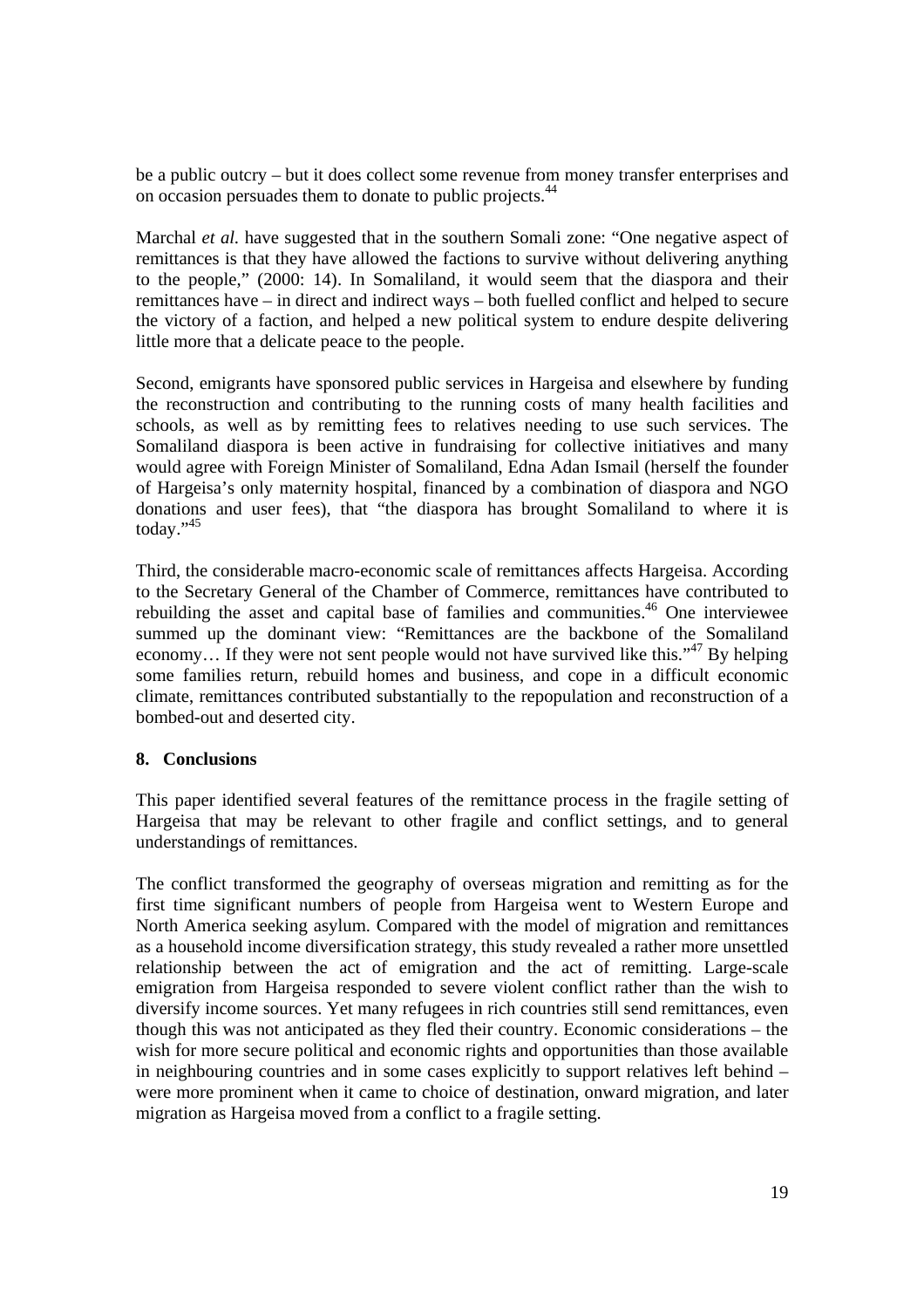The importance of wider family networks (often reaching into rural areas) in cosustenance and in remittance dynamics in Hargeisa called into question the use of the nuclear household as the main and exclusive unit of analysis in remittance studies. There is a somewhat uneven transnationalisation of family relationships and roles, with a significant portion of remittance relationships breaking with conventional patterns of family financial support. Due to the conflict, there has been a diversification – particularly, a growing feminisation – of participation in the remittance process. All this underlines the importance of exploring the social relations of remitting in fragile settings.

Remittances play a significant role in the livelihoods of regular recipients in Hargeisa and are commonly used for general living expenses and human capital investments. Remittances are sometimes invested in business and property, although diaspora poverty and local constraints inhibit the building up alternative local livelihoods. The evidence in this study suggests that remittances may help mitigate the effects of conflict and fragility on the population of Hargeisa, but that this often leads to a more permanent remittance relationship.

Remittances have several wider effects in Hargeisa. They tend to benefit middle income households and the Isaq majority. However, considerable social recirculation of remittances was evident, something which has rarely featured in the remittance literature reviewed. Diaspora donations and remittances directly and indirectly shaped the political and economic development of Hargeisa as capital of Somaliland in the last twenty years, fuelling the insurgency and the fledgling democracy, but some of the most significant effects are simply making life more liveable in a fragile post-conflict context. However this micro-level perspective reveals that many of the local benefits of remittances in Hargeisa are associated with repairing damage caused by the conflict via reconstruction and regeneration of destroyed homes, infrastructure, and public goods.

More research would be necessary to ascertain to what extent these patterns apply elsewhere in the urban and rural Somali areas of the Horn of Africa. In particular, the migration patterns of people from different areas vary, as do institutional contexts and the types of shocks to which households are exposed, especially in more violent areas.

What are the policy implications of this research? The proposition emerging from this study is definitely not that remittances can compensate for the massive loss of people (labour power and human capital) and the devastation of livelihoods and infrastructure resulting from the conflict. But the diaspora is a lasting legacy of the Somali conflict and it is likely to continue to shape Somali society in the decades to come. The fragile institutional context has constrained the extent to which remittances have been able to contribute to cycles of endogenous growth. It is important to remember that although remittances improve the welfare of recipients, this does not automatically translate - even in non-fragile contexts - into broader-based liberal development in the country of origin as more euphoric migration-development accounts sometimes suggest, unless appropriate political and economic infrastructure is in place (Ballard 2003; Connell and Conway 2000; de Haas 2006). Concentrating on improving political and economic infrastructure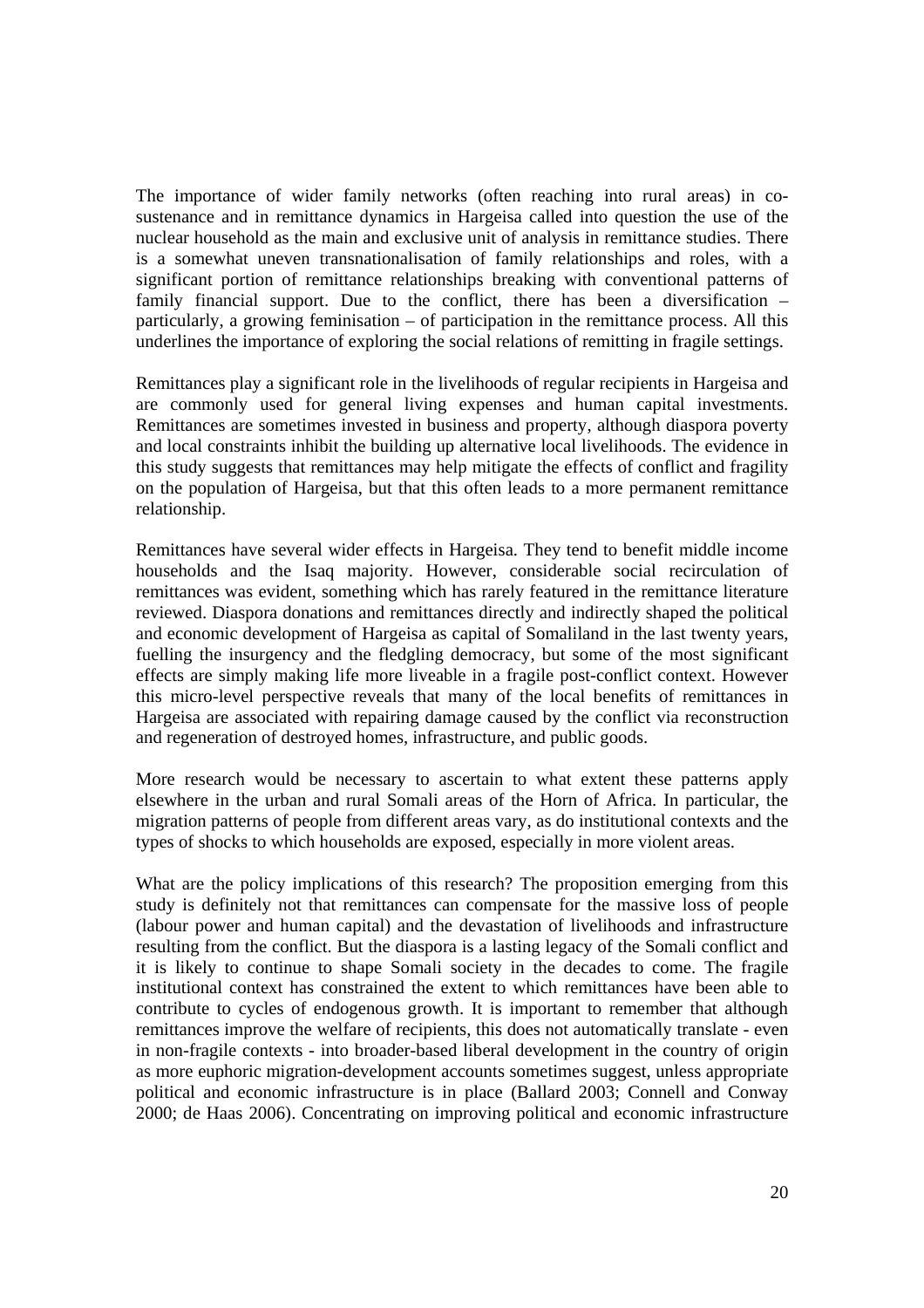in fragile settings, which is already seen as a development priority, is likely to be the best way to maximize the benefits of remittances for the wider community in the long term.

Meanwhile, these findings support Kent *et al.* (2005) who underline the need for humanitarian and development actors working with Somali people to understand the remittance economy. In the more stable areas, the concept of migrant-funded social insurance schemes and initiatives to facilitate diaspora investment in partnership with family members merit further exploration by humanitarian actors, local institutions, and businesspeople. Beyond remittances, migrants mobilise considerable donations to provide education and health services in the Somali regions: dialogue between the larger 'mainstream' and diaspora-funded NGOs and initiatives might be fruitful. Last but not least, this analysis of remittances in Hargeisa points to the importance, in the context of increased global financial regulation and international scrutiny of international funds transfers (particularly to Islamic countries affected by conflict), of ensuring that financial channels are kept open so that migrants can continue to support their family members. Withdrawal or even disruption of these funds would be a catastrophic blow for the city.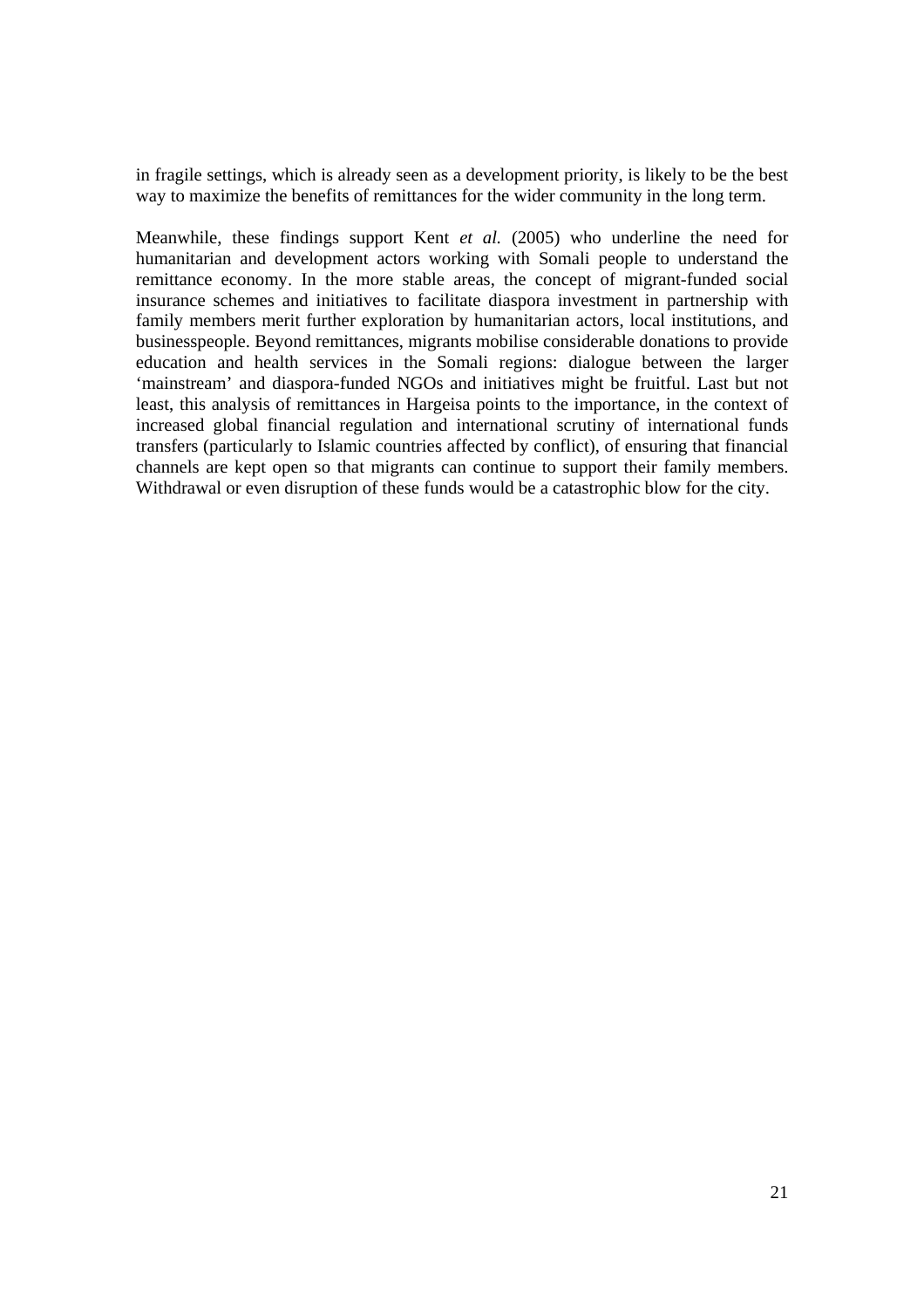#### **REFERENCES**

- Ahmed, I.I., "Remittances and Their Economic Impact in Post-war Somaliland," *Disasters*, Vol. 24, No. 4 (2000), pp. 380-389.
- APD (Academy for Peace and Development), *Socio-Economic Survey Somaliland*. [DRAFT] (Hargeisa: APD, 2004).
- Adams, L., A. Hussein Roble, *et al*. *A Growing Economy amidst Insecurity. A Study of Urban Livelihoods in Belet Weyne, Hiran Region, Somalia* (Nairobi: FSAU Food Security Analysis, 2003).
- Adato, M, B. de la Brière, *et al.* (Ed.), *The Impact of PROGRESA on women's status and intra-household relations* (Washington: International Food Policy Research Institute, 2000).
- Africa Watch, *A Government at War with its own People Somalia Testimonies about the killings and the conflict in the North* (New York: Africa Watch Committee, 1990).
- Al-Ali, N., R. Black, *et al*., "Refugees and transnationalism: the experience of Bosnians and Eritreans in Europe," *Journal of Ethnic and Migration Studies*, Vol. 27, No. 4 (2001), pp. 615-634.
- Ambroso, G. "Pastoral society and transnational refugees: population movements in Somaliland and eastern Ethiopia 1988-2000," New Issues in Refugee Research Working Paper No. 65 (Geneva: UNHCR, 2002).
- Ballard, R., "A case of capital-rich underdevelopment: The paradoxical consequences of successful transnational entrepreneurship from Mirpur," *Contributions to Indian Sociology*, Vol. 37 (2003), pp. 49- 81.
- Binzel, C. and T. Brück, "Conflict and Fragility: Findings from the literature and a framework for analysis at the micro level," unpublished paper.
- Bradbury, M., A. Y. Abokor, *et al.*, "Somaliland: Choosing Politics Over Violence," *Review of African Political Economy*, Vol. 97 (2003), pp. 455-478.
- Brons, M. H., *Society, Security, Sovereignty, and the State: Somalia. From statelessness to statelessness?*  (Utrecht: International Books, 2001).
- Cabdi, S.I., "The Impact of the War on the Family," in WSP International (Ed.), *Rebuilding Somaliland: Issues and Possibilities* (Asmara: The Red Sea Press, 2005).
- Castells, M., *End of Millennium* (Oxford: Blackwell, 1998).
- Collier, P., "Policy for Post-Conflict Societies: Reducing the Risks of Renewed Conflict," *Working Paper 0428135* (Washington: World Bank, 2000).
- Collinson, S., "Power, livelihoods and conflict: case studies in political economy analysis for humanitarian action," Humanitarian Policy Group Report No. 13 (London: Overseas Development Institute, 2003).
- Connell, J. and D. Conway, "Migration and Remittances in Island Microstates: A Comparative Perspective on the South Pacific and the Caribbean," *International Journal of Urban and Regional Research,* Vol. 24, No. 1 (2000), pp. 52-78.
- Conway, D. and J. H. Cohen, "Consequences of migration and remittances for Mexican transnational communities," *Economic Geography*, Vol. 74, No. 1 (1998), pp. 24-44.
- de Haas, H., "Migration, remittances and regional development in Southern Morocco," *Geoforum*, Vol. 37 (2006), pp. 565-580.
- Duffield, M., *Global Governance and the New Wars: The Merging of Development and Security* (London: Zed Books, 2001)
- Durand, J., E.A. Parrado *et al.* "Migradollars and Development: A Reconsideration of the Mexican Case," *World Development*, Vol.30 (1996), pp. 423-444.
- Fagen, P. W., "Remittances in Conflict and Crises: How Remittances Sustain Livelihoods in War, Crises, and Transitions to Peace," Policy Paper (New York: International Peace Academy, 2006)
- Firth, R., "Themes in Economic Anthropology: A General Comment," in R.Firth (Ed.), *Themes in Economic Anthropology* (London: Tavistock Publications, 1967).
- Frushone, J., "Welcome Home to Nothing: Refugees Repatriate to a Forgotten Somaliland," Report for Immigration and Refugee Services of America (Washington: USCR, 2001)
- Gaani, M.X., "Regulating the Livestock Economy of Somaliland," *Rebuilding Somaliland: Issues and Possibilities* (Asmara: The Red Sea Press, 2005).
- Goldring, L., "Family and Collective Remittances to Mexico: A Multi-dimensional Typology," *Development and Change*, Vol. 35, No. 4 (2004), pp. 799-840.
- Goodhand, J., "From Holy War to Opium War? A Case Study of the Opium Economy in North-eastern Afghanistan," *Disasters*, Vol. 24, No. 2 (2000), pp. 87-102.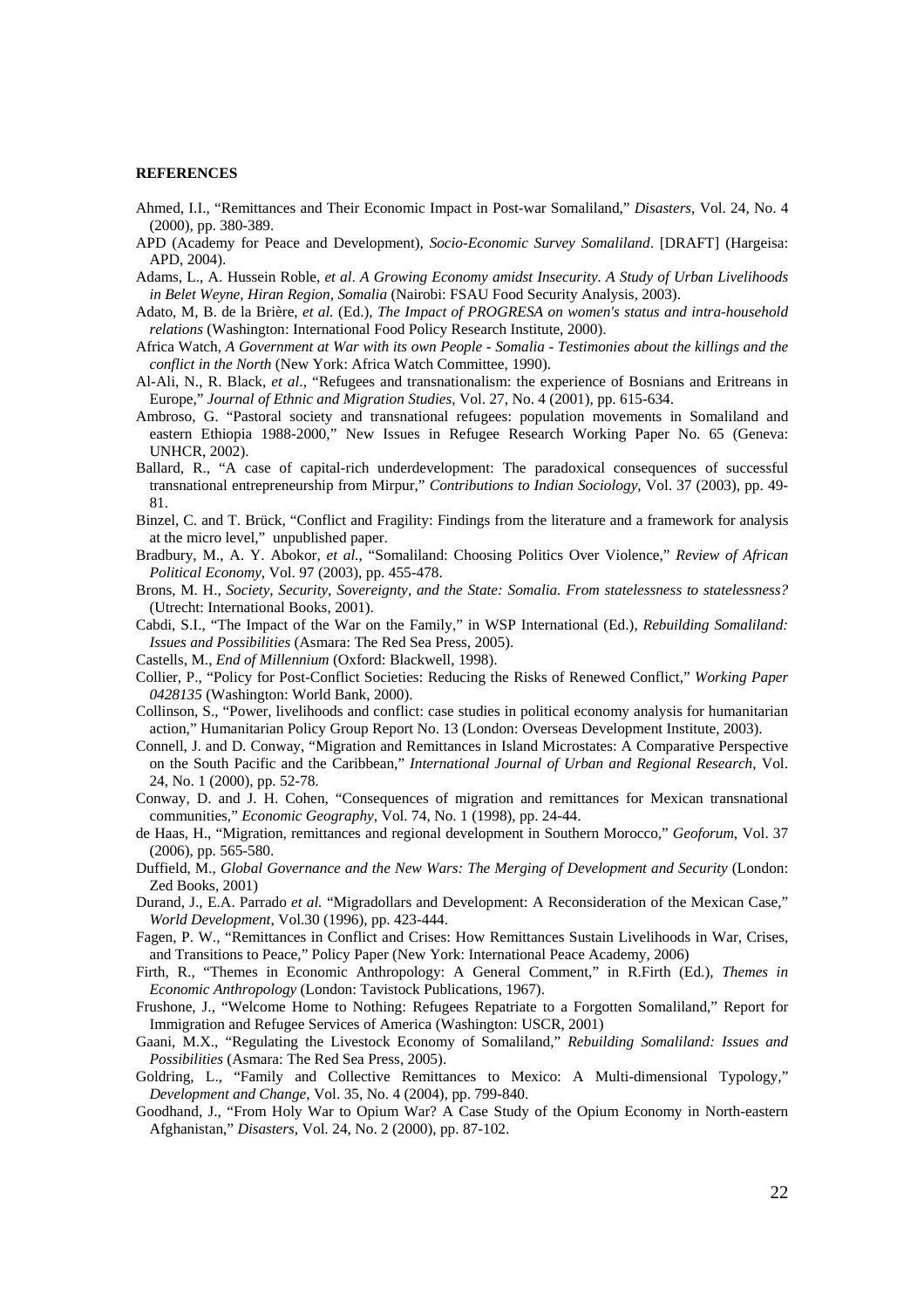- Granovetter, M., "Economic Action and Social Structure: The Problem of Embeddedness," *The American Journal of Sociology*, Vol. 91, No. 3 (1985), pp. 481-510.
- Greater London Authority, "Country of Birth and Labour Market Outcomes in London," DMAG Briefing 2005/1 (London: Greater London Authority, 2005).
- Gubert, F., "Do Migrants insure those who stay behind? Evidence from the Kayes Area (Western Mali)," *Oxford Development Studies*, Vol. 30, No. 3 (2002), pp. 267-287.
- Hargeisa Municipality, *Statistical Abstract*, (Hargeisa: Hargeisa Municipality, 2003).
- Horst, C., *Transnational Nomads How Somalis Cope with Refugee Life in the Dadaab Camps of Kenya* (Oxford: Berghahn Books, 2006).
- Jacobsen, K., *The Economic Life of Refugees* (Bloomfield CT: Kumarian).
- Kabeer, N., "Conflicts Over Credit: Re-Evaluating the Empowerment Potential of Loans to Women in Rural Bangladesh," World Development, Vol. 29, No. 1 (2000), pp. 63-84.
- Keen, D., "The Political Economy of War," in F. Stewart, V. Fitzgerald *et al*. (Ed.), *The Economic and Social Consequences of Conflict* (Oxford: Oxford University Press, 1997).
- Kent, R., K. von Hippel, *et al*. "Social Facilitation, Development and the Diaspora: Support for Sustainable Health Services in Somalia," Report to USAID (London: King's College, 2004).
- King, A., *Hargeisa Urban Household Economy Assessment February*, (Hargeisa: FEWS Net, 2003).
- Le Sage, A. and K. Menkhaus, "*The Rise of Islamic Charities in Somalia*," Paper at the 45th Annual International Studies Association Convention, Montreal, 17-20 March 2004.
- Lewis, I.M., *Blood and Bone: The Call of Kinship in Somali Society* (Lawrenceville, NJ: Red Sea Press, 1994).
- Lindley, A., "The Influence of Migration, Remittances and Diaspora Donations on Education in Somali Society," in S. Maimbo (Ed.), "Remittances and Economic Development in Somalia: An Overview," Social Development Papers No.38 (Washington: World Bank, 2006).
- Lindley, A., "Migrant remittances in the context of crisis in Somali society: a case study of Hargeisa," Humanitarian Policy Group Background Paper (London: Overseas Development Institute, 2006).
- Maimbo, S. (Ed.), "Remittances and Economic Development in Somalia: An Overview," Social Development Papers No.38 (Washington: World Bank, 2006).
- Maimbo, S. and D. Ratha (Ed.), *Remittances: Development Impact and Future Prospects* (Washington: World Bank, 2005).
- Marchal, R., J. Mubarak, *et al*., "Globalization and its impact on Somalia," A Report for the UN Human Development Report (Nairobi: UNDP / UNDOS, 2000).
- Medani, K., "Report in internal migration and remittance inflows: Northwest and Northeast Somalia," Report for the UN Coordination Unit and Food Security Assessment Unit (Nairobi: 2000)
- Omer, A. and G. El Koury, "Regulation and Supervision in a Vacuum: The Story of the Somali Remittance Sector," in S.Maimbo and D.Ratha (Ed.), *Remittances: Development Impact and Future Prospects* (Washington: World Bank, 2005).
- Riak Akuei, S. (2005) *Remittances as unforeseen burdens: the livelihoods and social obligations of Sudanese refugees*, Geneva: Global Commission on International Migration, Global Migration Perspectives No.18
- Schrieder, G. and B. Knerr, "Labour Migration as a Social Security Mechanism for Smallholder Households in Sub-Saharan Africa: The Case of Cameroon," *Oxford Development Studies*, Vol. 28, No. 2 (2000), pp.223-236.
- Shire, S.A., "Transactions with Homeland: Remittance," *Bildhaan*, Vol. 4 (2004), pp. 92-103.
- Stark, O. and R. Lucas, "Migration, Remittances and the Family," *Economic Development and Cultural Change*, Vol. 36 (1988), pp. 465-481.
- Stewart, F., V. Fitzgerald, *et al.*, *War and Underdevelopment, 1: The Economic and Social Causes of Conflict; 2: Country Experience* (Oxford: OUP, 2001).
- Stites, E. and S. Lautze, "Through a livelihoods lens: A case study on the impact of humanitarian assistance in Bosnia-Herzegovina," Humanitarian Policy Group Background Paper (London: Overseas Development Institute, 2005).
- Taylor, J. E., "The New Economics of Labour Migration and the Role of Remittances in the Migration Process," *International Migration*, Vol. 37, No. 1 (1999), pp. 63-88.
- UNDP, *Human Development Report 2001 Somalia* (Nairobi: UNDP, 2001)
- UNDP / World Bank, *Socio-Economic Survey 2002 Somalia* (Nairobi: UNDP / World Bank, 2003)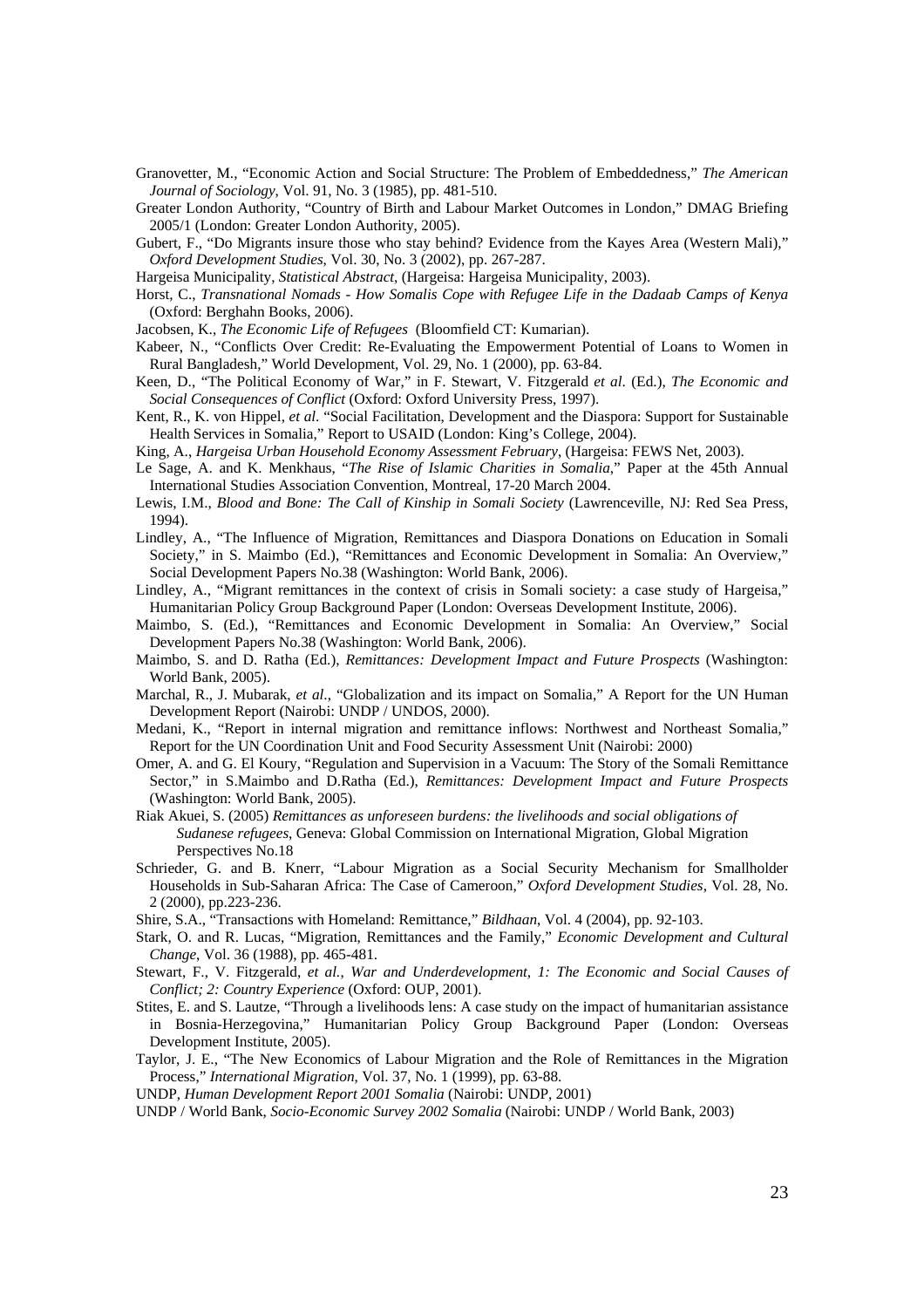- UNIFEM, *Somalia between peace and war: Somali women on the eve of the 21st century* (Nairobi: UNIFEM, 1998).
- Van Hear, N., *New Diasporas: The mass exodus, dispersal and regrouping of migrant communities* (London: UCL Press Limited, 1998).
- Van Hear, N., "Sustaining societies under strain: remittances as a form of transnational exchange in Sri Lanka and Ghana," in N. Al-Ali and K. Koser (Ed.), *New Approaches to Migration? Transnational communities and the transformation of home* (London: Routledge, 2002).
- World Bank, *Breaking the Conflict Trap: Civil War and Development Policy* (Washington: World Bank and Oxford University Press, 2003).
- World Bank, *Global Economic Prospects. Economic Implications of Remittances and Migration* (Washington: World Bank, 2006a).
- World Bank, "Somalia: From Resilience Towards Recovery and Development. A Country Economic Memorandum for Somalia," Report No. 34356-SO (Washington: World Bank, 2006b).
- Young, H., A. Monim Osman, *et al*., *Darfur Livelihoods Under Siege* (Medford, MA: Feinstein International Famine Center, Tufts University, 2005).

#### **ENDNOTES**

2 Official remittances data are produced based on the IMF's *Balance of Payments Yearbook*. Unofficial remittances may represent as much as 50% of official remittances (World Bank 2006a).

<sup>3</sup> In 2004, official remittances were 10% or more of the GDP of Albania, Bosnia and Herzegovina, Dominican Republic, El Salvador, Haiti, Honduras, Jamaica, Jordan, Kiribati, Lebanon, Lesotho, Moldova, Nepal, Nicaragua, Philippines, Samoa, Serbia and Montenegro, Tajikistan, Tonga, and Yemen (World Bank 2006a).

- <sup>4</sup> These estimates are not transparent and beset by issues of data quality and definition.
- <sup>5</sup> The Somali clan families: Darod, Digil and Mirifle, Dir, Hawiye and Isaq (Brons 2001).
- <sup>6</sup> For a more detailed account of political developments, see Bradbury, Abokor *et al.* (2003)  $\frac{7}{2}$  According to *V*ing (2003) in 2003 the municipality estimate was 445,000 the UN was using
- $^7$  According to King (2003), in 2003 the municipality estimate was 445,000, the UN was using an estimate
- of 300,000, the Ministry of Planning 375,000 and the Water Development Authority 600-700,000. 8 <sup>8</sup> See also Granovetter (1985)
- <sup>9</sup> King 2003; Interviews and informal consultations with various remittance company managers.
- <sup>10</sup> Data were analysed using SPSS. Methods are described in more detail in Lindley (2006)
- <sup>11</sup> 'Average' denotes mean unless otherwise specified.

<sup>12</sup> For the purposes of the survey a crude co-residence definition of the household was used – 'people you usually live with'. As people may not know for sure whether other family members receive remittances or how much, total household remittances calculated here is taken as an estimate, probably an underestimate.

<sup>13</sup> Amounts in this paragraph are rounded to the nearest \$5. These findings contrast with the higher average remittance amount of \$4,170 obtained in Ahmed's (2000) survey of 116 recipient households in Hargeisa, possibly due to differences in the sample size and sampling approach.

<sup>14</sup> This is broadly supported by other sources: managers estimated that over half of their money transfer customers were women and this author's survey of Somali remitters in London found 55% of regular recipients were women.

<sup>15</sup> 20% of respondents had received money from more than one remitter.

<sup>16</sup> Note this is similar to the finding of the London survey (see above) and Ahmed's (2000) Hargeisa survey.

<sup>17</sup> Notes 050402

- 18 Interview 050816 (Resident)
- <sup>19</sup> Interview 050824 (Resident)
- <sup>20</sup> Notes 050912, 050809 and 050818
- <sup>21</sup> *Qaad* is a green leaf that is chewed as stimulant: its use is on the increase since the conflict (Cabdi 2005).<br><sup>22</sup> Notes 050809 (also 050818)
- 
- $23$  Interviews in London, during 2004 and May 2005

 $<sup>1</sup>$  In contrast, political economy approaches conceptualize the conflicts of the 1990s as processes of political</sup> and economic re-ordering, linked to the affected countries' postcolonial and post-Cold War situation and to their relations with the global economy (Keen 2001; Duffield 2001; Goodhand 2000).